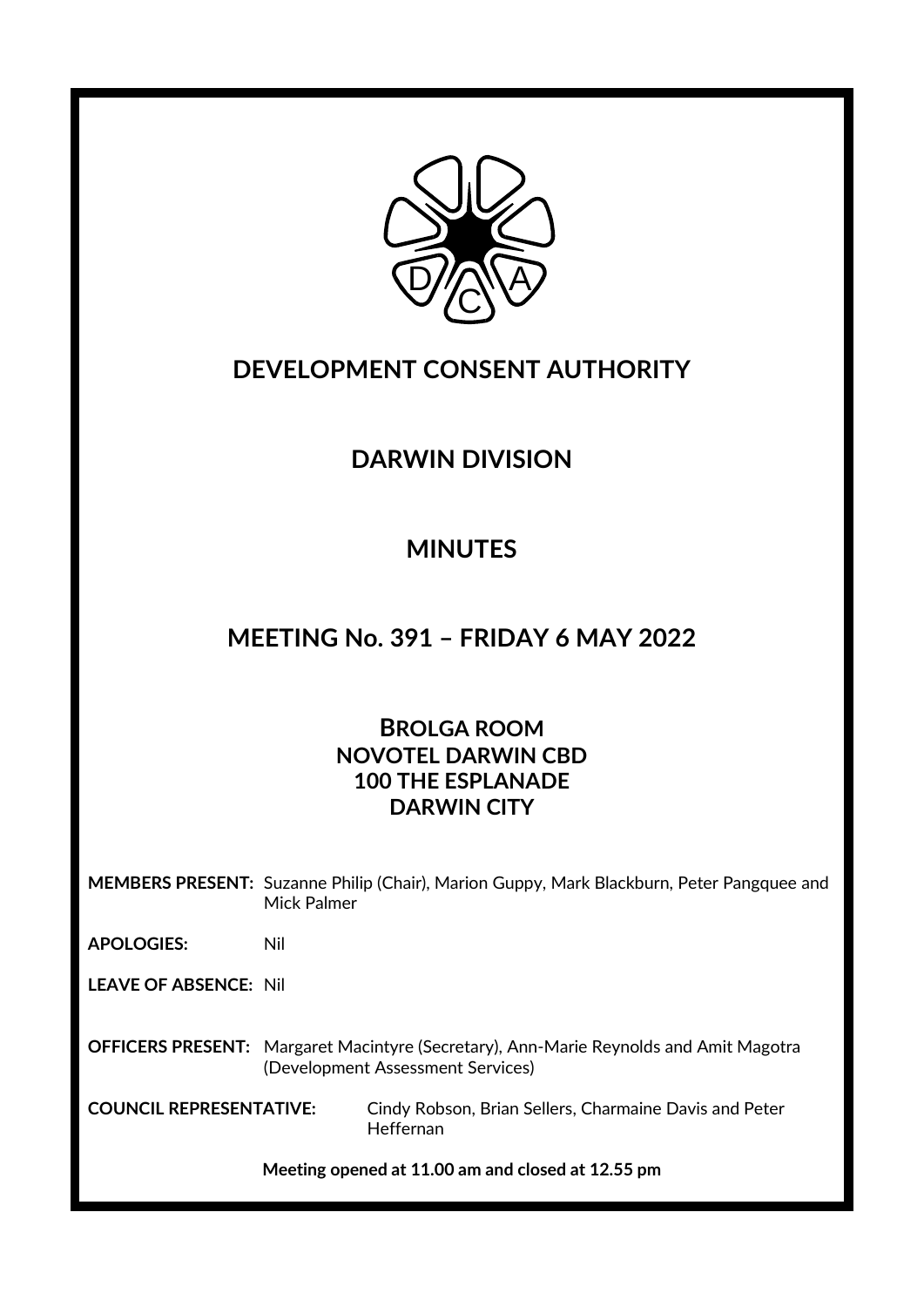**THE MINUTES RECORD OF THE EVIDENTIARY STAGE AND THE DELIBERATIVE STAGE ARE RECORDED SEPARATELY. THESE MINUTES RECORD THE DELIBERATIVE STAGE. THE TWO STAGES ARE GENERALLY HELD AT DIFFERENT TIMES DURING THE MEETING AND INVITEES ARE PRESENT FOR THE EVIDENTIARY STAGE ONLY.**

#### **ITEM 1 PA2021/0454 MIXED USE COMMERCIAL DEVELOPMENT COMPRISING SHOP/OFFICES/FOOD PREMISES - RESTAURANT AND TWO DWELLINGS-GROUP IN 13 STOREY BUILDING WITH THREE LEVELS OF BASEMENT PARKING LOT 2377 (8) CAVENAGH STREET, DARWIN CITY, TOWN OF DARWIN APPLICANT** MasterPlan NT

Applicants:- Masterplan NT – Mark Hogan and Masterplan SA – Stewart Hockey attended. Also in attendance:-

- Representing Sandran Pty Ltd (Landowners) Development and Project Manager – Michael Grassi (Podia)
- Project Architects (Sissons Architects) Nick Sissons

Submitter – Cunnington Rosse Town Planning and Consulting sent their apologies.

**RESOLVED** That, the Development Consent Authority the Development Consent Authority **30/22** reduce the car parking requirements pursuant to Clause 5.2.4.3 (Reduction in Parking Requirements within Zone CB in Darwin) and vary the requirements of Clauses 5.2.3.2 (Volumetric Control in Central Darwin), 5.2.3.3 (Urban Design Requirements in Central Darwin), 5.2.4.1 (Parking Requirements), 5.2.5 (Loading Bays), 5.4.7 (Communal Open Space) of the Northern Territory Planning Scheme 2020, and pursuant to section 53(a) of the *Planning Act 1999*, consent to the application to develop Lot 2377 (8) Cavenagh Street, Town of Darwin for the purpose of Mixed use commercial development comprising shop/offices/food premises - restaurant and two dwellings-group in 13 storey building with three levels of basement parking subject to the following conditions:

#### **CONDITIONS PRECEDENT**

- 1. Prior to the endorsement of plans and prior the commencement of works (including site preparation), amended plans to the satisfaction of the consent authority must be submitted to and approved by the consent authority. When approved, the plans will be endorsed and will then form part of the permit. The plans must be drawn to scale and dimensions and must be generally in accordance with the plans submitted with the application but modified to show:
	- (a) a wider loading bay/dock to accommodate an additional delivery truck.
- 2. Prior to the endorsement of plans and prior to the commencement of works (including site preparation), approval is required for the awnings to the three street frontages to the requirements of the City of Darwin and Power and Water Corporation (Water Services Division), to the satisfaction of the consent authority. The awnings shall not reduce the achievement of active frontages below 75% of the total length of the site boundary to the street.
- 3. Prior to the endorsement of plans and prior to the commencement of works (including site preparation), in principal approval is required for any element of the building design (separate to awnings) that is designed to be constructed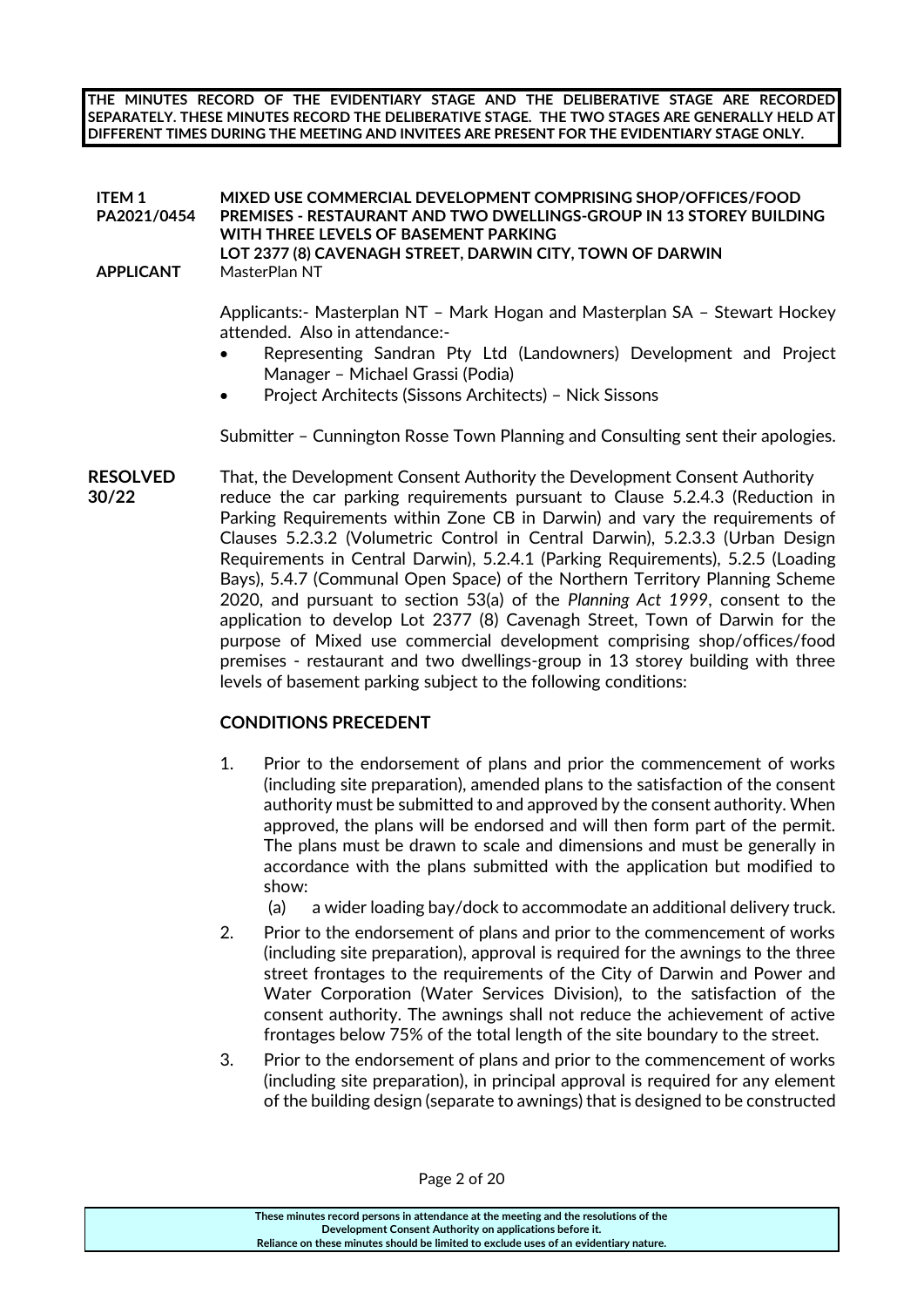or installed over the City of Darwin road reserve, to the satisfaction of the consent authority.

- 4. Prior to the endorsement of plans and prior to the commencement of works (including site preparation), a comprehensive Traffic Impact Assessment report is to be prepared by a suitably qualified traffic engineer in accordance with the Austroads Document Guide to Traffic Management Part 12: Traffic Impacts of Developments, in the report structure provided as Appendix C of that document, with particular attention to vehicular, pedestrian, cyclist and public transport issues and opportunities to the requirement of the City of Darwin, to the satisfaction of the consent authority. The Traffic Impact Assessment report is to include swept paths for waste collection vehicles entering and exiting the site from Litchfield Street and identify any necessary upgrades to the surrounding street network as a result of the implications of the development.
- 5. Prior to the endorsement of plans and prior to the commencement of works (including site preparation), an engineered plan completed by a suitably qualified civil engineer demonstrating the on-site collection of stormwater and its discharge into the local underground stormwater drainage system, shall be submitted to, and approved by the City of Darwin, to the satisfaction of the consent authority. The plan shall include details of site levels, and Council's stormwater drain connection point/s and connection details.
- 6. Prior to the endorsement of plans and prior to the commencement of works (including site preparation), in principle approval is required for the crossover and driveway to the site from the City of Darwin, to the satisfaction of the consent authority.
- 7. Prior to the endorsement of plans and prior to the commencement of works (including site preparation), in principle approval is required for the landscaping works within the City of Darwin road reserve, to the satisfaction of the consent authority.
- 8. Prior to the endorsement of plans and prior to the commencement (including site preparation), a Waste Management Plan demonstrating waste disposal, storage and removal in accordance with City of Darwin's Waste Management Guidelines, shall be submitted to and approved by the City of Darwin, to the satisfaction of the consent authority. The plan shall include details of:
	- (a) waste collection vehicle turning circles from Litchfield Street.
	- (b) bin enclosure design and size, which must demonstrate the storage of a sufficient number and type of bins.
	- (c) access to a fresh water supply and effluent resulting from cleaning the bins and enclosures must be discharged into the sewer system.
- 9. Prior to the endorsement of plans and prior to the commencement of works (including site preparation), the applicant is to prepare a Site Construction Management Plan (SCMP) to the requirements of the City of Darwin, to the satisfaction of the consent authority. The SCMP should specifically address the impact to Council owned public spaces and include a waste management plan for disposal of waste to Shoal Bay, traffic control for affected City of Darwin roads, haulage routes, storm water drainage & sediment control, use of City of Darwin land, and how this land will be managed during the construction phase. The plan shall also include community consultation for all businesses/residents which will be affected by the development during construction and traffic assessment using the CBD traffic model.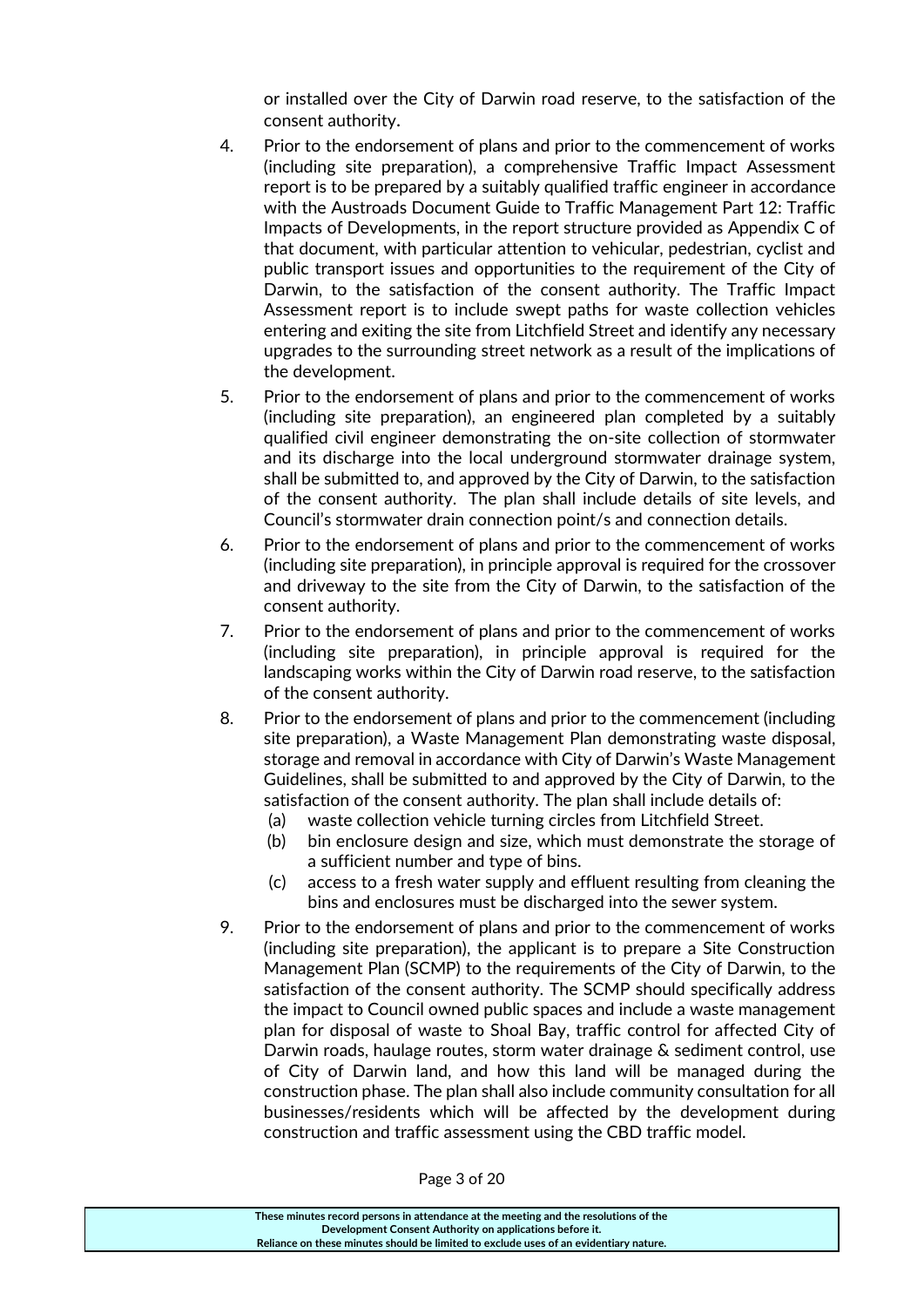10. Prior to the commencement of works (including site preparation), the applicant is to prepare a dilapidation report covering infrastructure within the road reserve to the requirements of the City of Darwin, to the satisfaction of the consent authority.

### **GENERAL CONDITIONS**

- 11. The works carried out under this permit shall be in accordance with the drawings endorsed as forming part of this permit.
- 12. The owner of the land must enter into agreements with the relevant authorities for the provision of water supply, drainage, sewerage, electricity facilities and telecommunication networks to the development shown on the endorsed plan in accordance with the authorities' requirements and relevant legislation at the time.
- 13. Any developments on or adjacent to any easements on site shall be carried out to the requirements of the relevant service authority to the satisfaction of the consent authority.
- 14. All existing and proposed easements and sites for existing and required utility services must be vested in the relevant authority for which the easement or site is to be created.
- 15. The kerb crossovers and driveways to the site approved by this permit are to meet the technical standards of the City of Darwin, to the satisfaction of the consent authority.
- 16. The owner shall:
	- (a) remove disused vehicle and/ or pedestrian crossovers;
	- (b) provide footpaths/ cycleways;
	- (c) collect stormwater and discharge it to the drainage network; and
	- (d) undertake reinstatement works;

all to the technical requirements of and at no cost to the City of Darwin , to the satisfaction of the consent authority.

- 17. Before the use or occupation of the development starts, the area(s) set-aside for the parking of vehicles and access lanes as shown on the endorsed plans must be:
	- (a) constructed;
	- (b) properly formed to such levels that they can be used in accordance with the plans;
	- (c) surfaced with an all-weather-seal coat;
	- (d) drained;
	- (e) line marked to indicate each car space and all access lanes; and
	- (f) clearly marked to show the direction of traffic along access lanes and driveways to the satisfaction of the consent authority.

Car parking spaces, access lanes and driveways must be kept available for these purposes at all times.

18. All substation, fire booster and water meter arrangements are to be appropriately screened to soften the visual impact of such infrastructure on the streetscape, to ensure that the infrastructure is sympathetic to and blends in with the design of the building. Details will need to be resolved to the satisfaction of the consent authority in consultation with the Power and Water Corporation, and NT Fire and Emergency Services.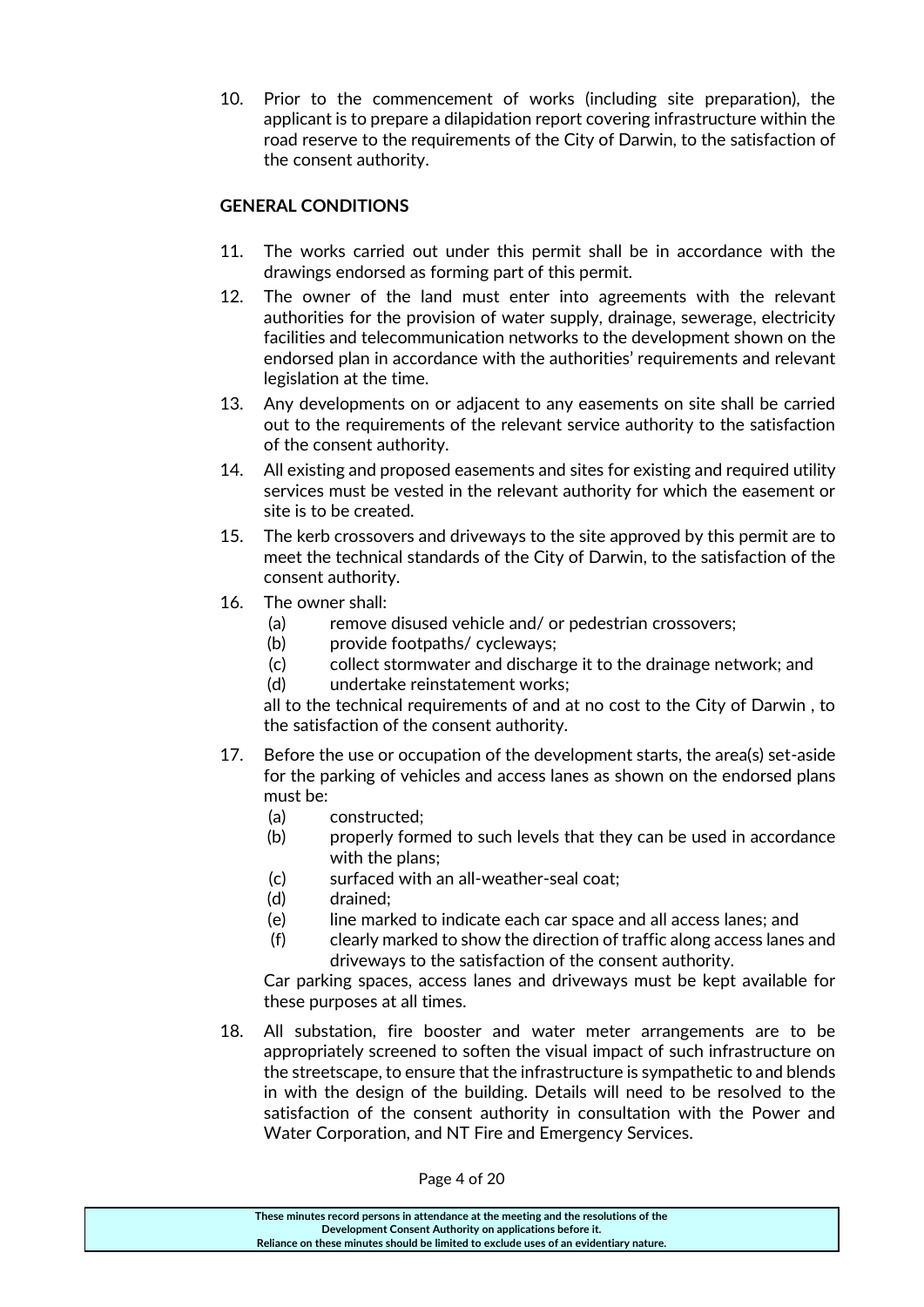- 19. Storage for waste disposal bins is to be provided to the requirements of City of Darwin, to the satisfaction of the consent authority.
- 20. All works recommended by the traffic impact assessment report are to be completed to the requirements of the City of Darwin, to the satisfaction of the consent authority.
- 21. Stormwater is to be collected and discharged into the drainage network to the technical standards of and at no cost to City of Darwin.
- 22. Upon completion of any works within or impacting upon existing road reserves, the infrastructure within the road reserve shall be rehabilitated to the standards and requirements of the City of Darwin and returned to the condition as documented in the dilapidation report.
- 23. Prior to the use/occupation of the development and connection of services (i.e. power and water), the owner of the land must apply for street addressing from the Surveyor-General of the Northern Territory. This will form the legal address and will be required to be placed on the meters within the development in accordance with the allocation. An Occupancy Permit will not be able to be granted until such time as addressing is obtained.
- 24. Before the use commences the owner must, in accordance with Part 6 of the Planning Act, provide 113 car parking bays. Of those spaces, 79 parking spaces are to be provided within three basement levels, motorbike/bicycle parking spaces that equates to four (4) parking spaces, and 25 spaces are to be provided in the Litchfield Street Car Park. In accordance with section 70(5) of the Planning Act 1999, five (5) of the required parking bays may be provided through a monetary contribution to the City of Darwin. The contribution is to be calculated in accordance with the requirements of section 70(6) of the *Planning Act 1999.*
- 25. All air conditioning condensers (including any condenser units required to be added or replaced in the future) are to be appropriately screened from public view and from view of neighbouring or nearby developments (or developments reasonably anticipated), located so as to minimise thermal and acoustic impacts on neighbouring properties and condensate disposed of to ground level in a controlled manner to the satisfaction of the consent authority. The use of angled louvered slats for screening purposes is acceptable, however the slat screening must be designed with a panel to gap ratio, such that the condenser units are not readily visible from any angle.
- 26. All roof top plant equipment, equipment relating to the operation of the lift and any other equipment (such as any vents and ducting associated with requirements for stairwell pressurisation or other such ventilation purposes or similar) that will placed on the rooftop of the development shall be appropriately screened, or designed to soften the visual impact of such equipment from view from neighbouring or nearby developments (or developments reasonably anticipated).
- 27. All balconies are to be internally drained and discharge is to be disposed of at ground level and in a manner consistent with stormwater disposal arrangements for the site to the satisfaction of the consent authority.
- 28. Any security boom, barrier or similar device controlling vehicular access to the premises must be located a minimum of six metres inside the property to allow vehicles to stand clear of the Litchfield Street pavement and footpath.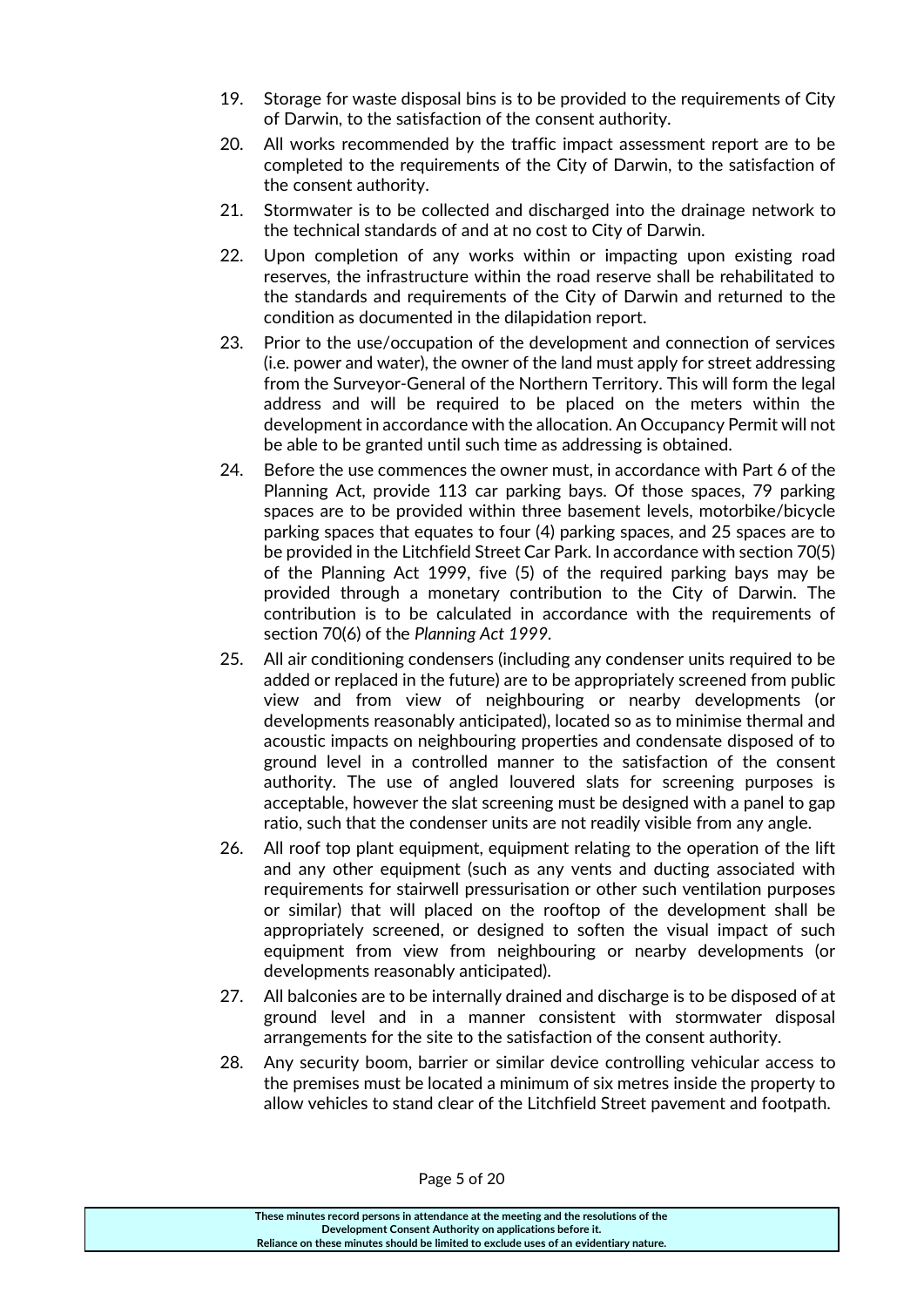- 29. General building lighting must be designed, baffled and located so as to prevent any adverse effect on adjoining land to the satisfaction of the consent authority.
- 30. The loading and unloading of goods from vehicles, including the loading of waste must only be carried out on the land within the designated loading bay and must not disrupt the circulation and parking of vehicles on the land.
- 31. The use and development must be managed so that the amenity of the area is not unduly affected, through the:
	- (a) transport of materials, goods or commodities to or from the land;
	- (b) loading of waste from the land;
	- (c) appearance of the building; or
	- (d) emission of noise or smells from the land
- 32. The landscaping works shown on the endorsed plans must be carried out and completed to the satisfaction of the consent authority.
- 33. The landscaping shown on the endorsed plans must be maintained to the satisfaction of the consent authority, including that any dead, diseased or damaged plants are to be replaced.

#### **NOTES**

- 1. Any proposed works on/over City of Darwin property shall be subject to separate application to City of Darwin and shall be carried out to the requirements and satisfaction of City of Darwin.
- 2. Notwithstanding the approved plans, the demonstrated awning in the City of Darwin road reserve is subject to Council approval at no cost to Council.
- 3. Notwithstanding the approved plans, any proposed works (including landscaping and awnings) within the City of Darwin's road reserve is subject to approval and shall meet all requirements to the satisfaction of the City of Darwin, at no cost to Council.
- 4. Notwithstanding the approved plans, any proposed signage for the site shall be subject to a separate assessment in accordance with City of Darwin Policy Number 42 – Outdoor Advertising Signs Code.
- 5. The City of Darwin advises that a monetary contribution is paid to City of Darwin in line with Council's Car Parking Contribution Plan – Central Business Zone, in lieu of the removal of the three on-street car parking bays in Litchfield Street.
- 6. The City of Darwin advises that the applicant shall ensure that a building number is displayed in position clearly visible from the street in accordance with Council's by- laws.
- 7. City of Darwin advises that the developer must protect and support adjacent properties and pedestrians during the basement excavation, and where necessary, underpin the adjoining premises to prevent any damage.
- 8. The Department of Defence advises that advises that separate requests for assessment and approval must be submitted for any cranes used during construction that will infringe on either the Obstacle Limitation Surfaces (OLS) or Procedures for Air Navigation Services – Operations (PANS-OPS) surfaces for Darwin Airport.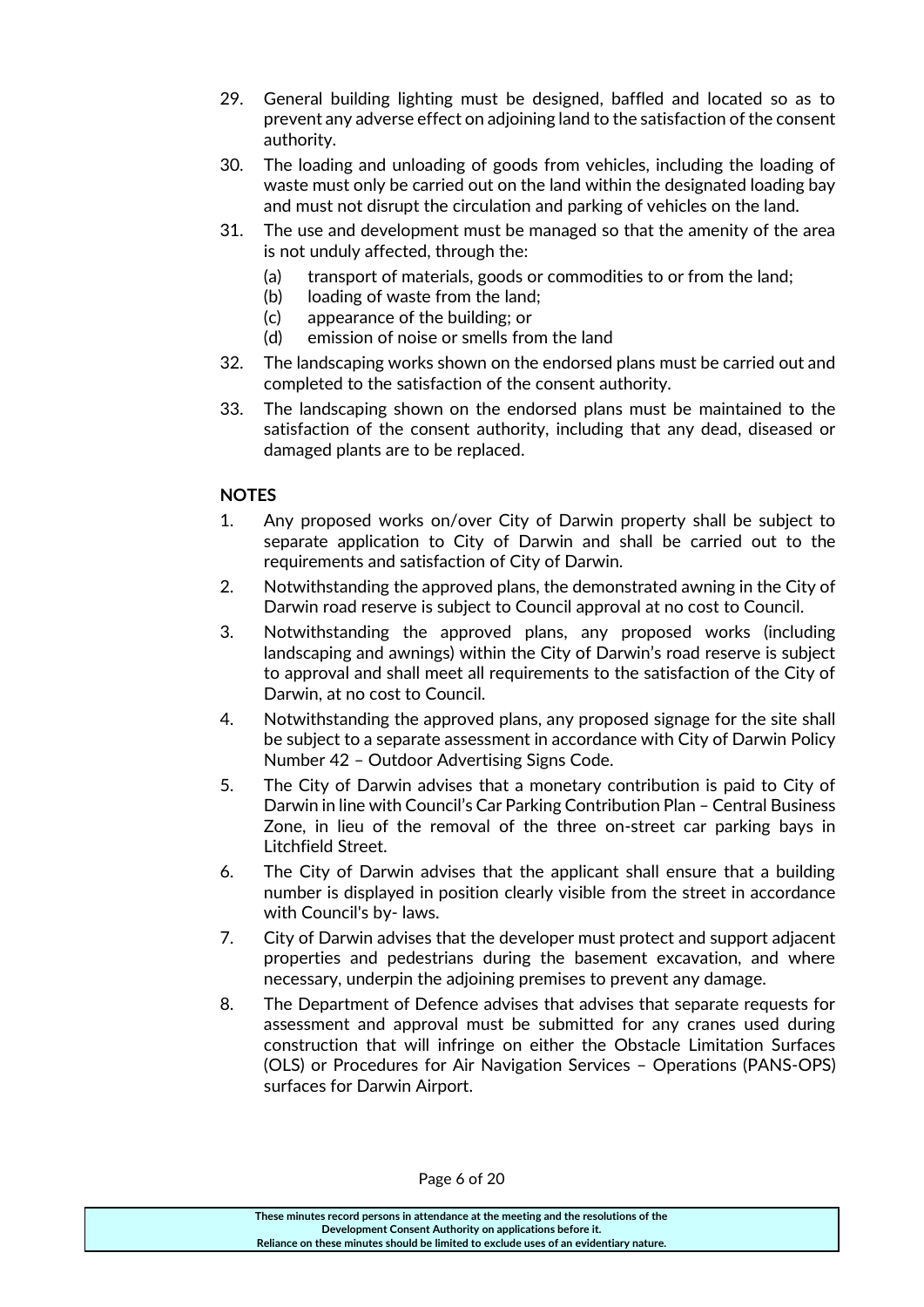- 9. Water Services advice that essential infrastructure is located in the road reserve adjacent to the property and that a separate approval for the use of cranes during construction should be submitted.
- 10. The Power and Water Corporation advises that the Water and Sewer Services **Section** Development Section (landdevelopmentnorth@powerwater.com.au) and Power Network Engineering Section (powerconnections@powerwater.com.au) should be contacted via email a minimum of 1 month prior to construction works commencing in order to determine the Corporation's servicing requirements, and the need for upgrading of on-site and/or surrounding infrastructure.
- 11. The Surveyor-General advises you should immediately make application for unit/street addresses to the Survey and Land Records unit on (08) 8995 5354 (surveylandrecords@nt.gov.au). The Power and Water Corporation should also be contacted to discuss multi-metering if unit tiling is intended.
- 12. Any proposed works which fall within the scope of the *Construction Industry Long Service Leave and Benefits Act* must be notified to NT Build by lodgement of the required Project Notification Form. Payment of any levy must be made prior to the commencement of any construction activity. NT Build should be contacted via email (info@ntbuild.com.au) or by phone on 08 89364070 to determine if the proposed works are subject to the Act.
- 13. If you choose nbn to service your development, you will need to enter into a development agreement with nbn. The first step is to register the development via http://www.nbnco.com.au/develop-or-plan-with-thenbn/ newdevelopments.html once registered nbn will be in contact to discuss the specific requirements for the development. Nbn requires you to apply at least 3 months before any civil works commence. All telecommunications infrastructure should be built to nbn guidelines found at http://www.nbnco.com.au/develop-or-plan-withthenbn/newdevelopments/ builders-designers.html.
- 14. The development and use hereby permitted must be in accordance with Northern Territory legislation including (but not limited to) the *Building Act 1993*, the *Public and Environmental Health Act 2011* and the *Food Act 2004*.

#### **REASONS FOR THE DECISION**

1. Pursuant to section 51(1)(a) of the *Planning Act 1999,* the consent authority must take into consideration the planning scheme that applies to the land to which the application relates.

The Northern Territory Planning Scheme 2020 (NTPS 2020) applies to the land, and Lot 2377 is centrally located in Zone CB (Central Business) and is surrounded by a mix of land uses accommodating a range of retail, commercial and high-rise residential and tourist accommodation land uses. The proposed mixed use commercial development comprising shop/offices/food premises - restaurant and two dwellingsgroup in 13 storey building with three levels of basement parking requires consent under Clause 1.8 (When development consent is required). Pursuant to sub-clause 1(b)(i) and 1(c)(i) of Clause 1.8 of the NTPS 2020, the proposed uses "office/shop/food premises-restaurant" are "Merit assessable", and "dwelling-group" is "Impact Assessable";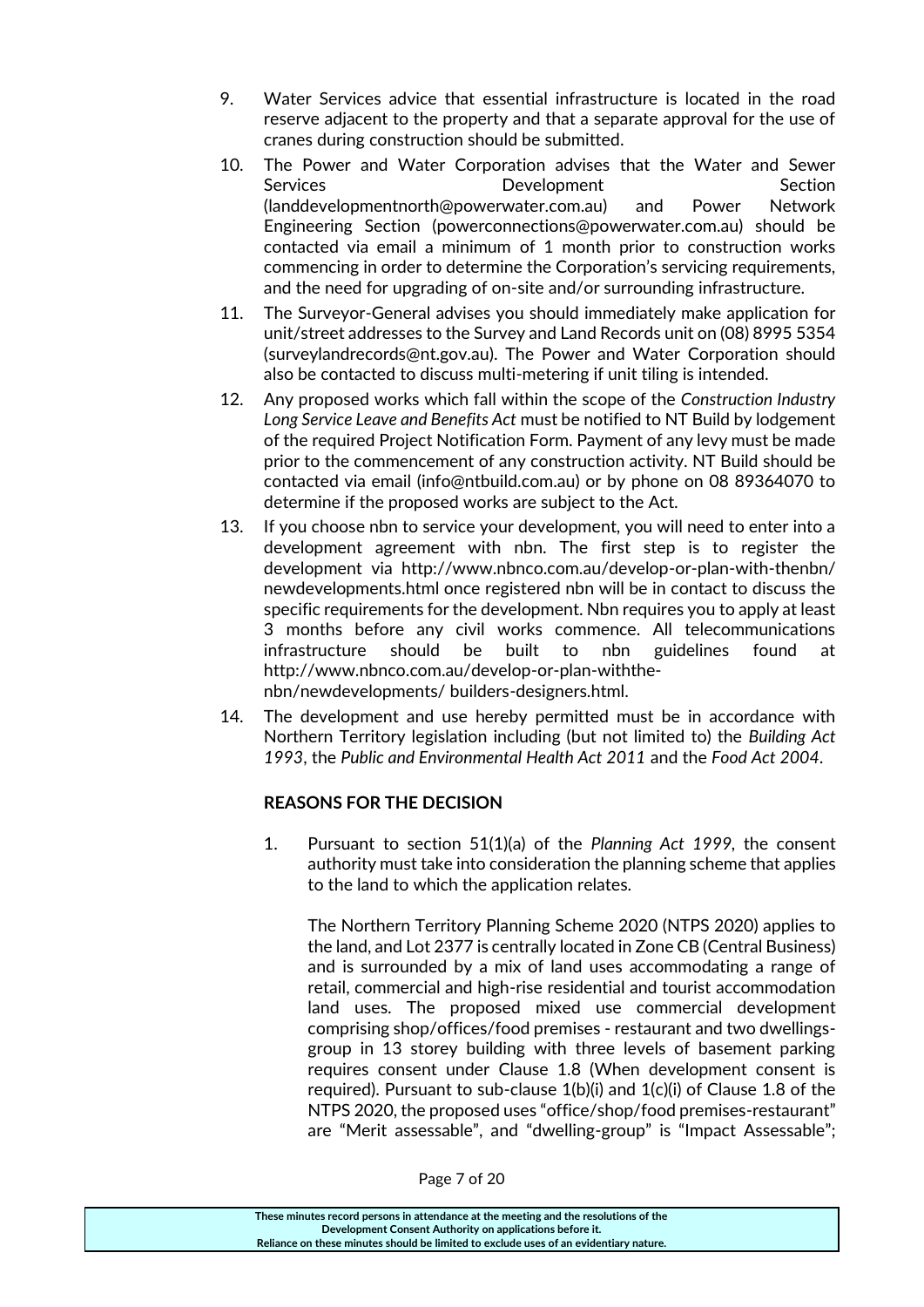therefore, the strategic framework (Part 2 of the Scheme, including the Central Darwin Area Plan), zone purpose and outcomes of Clause 4.10 (Zone CB - Central Business), and Clauses 5.2.3.2 (Volumetric Control in Central Darwin), 5.2.3.3 (Urban Design Requirements in Central Darwin), 5.2.4.1 (Parking Requirements), 5.2.4.4 (Parking Layout), 5.2.5 (Loading Bays), 5.3.7 (End of Trip Facilities in Zones HR, CB, C, SC and TC), 5.4.6 (Private Open Space), 5.4.7 (Communal Open Space), 5.4.8 (Building Design for Dwelling-Group, Dwelling-Multiple, Rooming Accommodation and Residential Care Facility), 5.5.3 (Commercial and Other Development in Zones HR, CV, CB,C SC, TC, OR, CP, FD and T) and 5.11 (Food Premises) apply.

The purpose of Zone CB (Central Business) is to provide for a diversity of activities with a commitment to the separation of incompatible activities, and building form and design is expected to be sensitive to the needs to pedestrian movement and facilitate the creation of safe and active street frontages and public places and a vibrant commercial precinct. The building aligns with the broader intent of Zone CB in providing development that is of high architectural quality and presents well to the street frontages in terms of pedestrian amenity and activation, particularly the Cavenagh Street and Bennett Street frontages.

The development proposed is a 13 storey mix used building comprising offices, food premises-restaurant, two dwellings-group, and groundlevel commercial tenancies. The ground floor of the building consists of a commercial lobby fronting Cavenagh Street, services and vehicle entries fronting Litchfield Street and commercial tenancies along Bennett Street frontage. The Central Darwin Area Plan identifies the site within Focus Area A1, which only specifies active frontages along Cavenagh Street and Bennett Street. The development provides highquality public spaces through the large, landscaped public forecourt along the Cavenagh Street frontage and level 3 terrace. The development is found to integrate with the existing pedestrian network with awnings and landscaping incorporated into the design to improve the pedestrian experience. The assessment has found that the proposal will contribute to the overall mix of uses in Darwin City and is not inconsistent with the Central Darwin Area Plan and zone purpose.

- 2. Pursuant to Clause 1.10 (Exercise of Discretion by the Consent Authority), subclause 5 of the NT Planning Scheme 2020, the consent authority may consent to a proposed development that is not in accordance with a requirement set out in Parts 3, 5 or 6 only if it is satisfied that the variation is appropriate having regard to:
	- (a) The purpose and administration clauses of the requirement; and
	- (b) The considerations listed under Clause 1.10(3) or 1.10(4).

The assessment has found that the proposal complies with the relevant Part 5 requirements except for Clauses 5.2.3 (Buildings in Central Darwin), 5.2.4 (Vehicle Parking), 5.2.5 (Loading Bays) and 5.4.7 (Communal Open Space).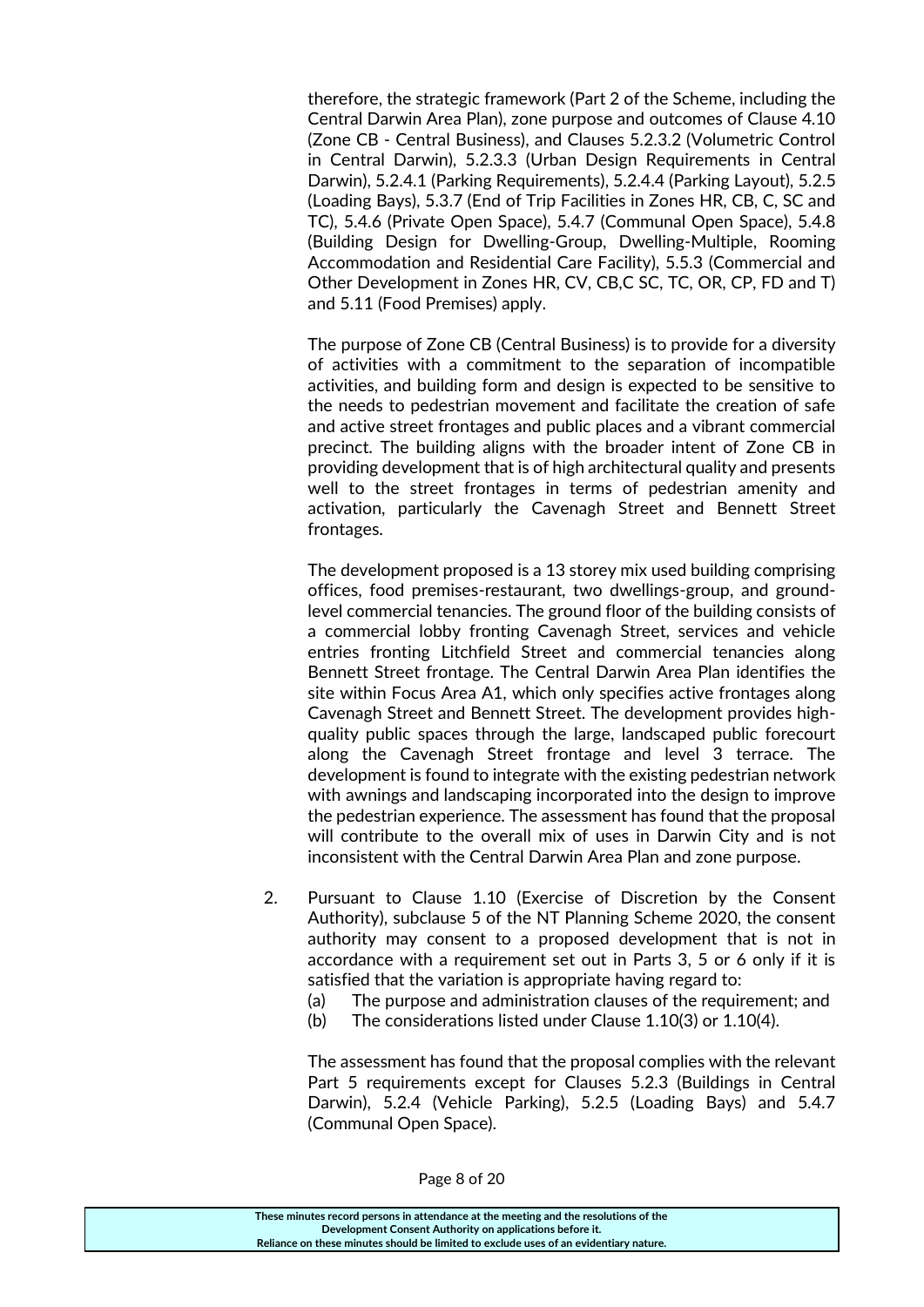#### Clause 5.2.3.2 (Volumetric Control in Central Darwin)

The clause requires that development be constructed with a Tier 1 / podium up to 25m with 6m setbacks applying to windows to habitable rooms, balconies and verandahs only, and a Tier 2 / tower above with a maximum floor area of  $1200m^2$  per tower, setback 6m from each boundary with building lengths of not more than 75% of the total length of each adjacent boundary.

The assessment has found that Levels 6 (mid-way) – 13 of the building form part of Tier 2 as they are above the 25m height with noncompliances to the floor area, setbacks and dimensions. These levels form the extension of a taller Tier 1, up to a maximum height of 79m.

The Authority notes the assessment of the Development Assessment Services' and arguments presented by the applicant at the hearing, which concludes that:

- The building design addresses bulk and scale through coordinated facades, variations of materials, colours and finishes, and the overall form's banding. The non-compliances will not affect view corridors, the penetration of daylight or breezes for adjacent buildings, or the amenity of adjacent landowners or future development opportunities.
- The setback encroachment is similar to the building located on Lot 2365 along Cavenagh Street, recently approved by the Consent Authority under DP18/0297 (Manunda Place – Health House).
- The applicant has prepared comparison drawings demonstrating a hypothetical compliant building with perspectives from the surrounding area, which shows the impact on views from adjacent buildings would be striking, with harbour views above a floor level of 56m being obscured. The relatively low building form proposed results in a vastly improved amenity outcome for the development of adjoining sites.
- The subject site is bounded by roads on three sides, providing adequate separation, maintaining views, and allowing for airflow and daylight penetration.
- When compared to a compliant building, the proposal has a more compact and efficient form, which is more attractive and commercially viable, and provides greater activation levels to the streetscape and local surroundings.
- The terrace at level 03 provides an opening that allows an increased air permeability level through the site. The break will also reduce wind downdraft impacts from the commercial levels above.
- The basement provides the benefit of reducing the overall building height with the absence of podium level car parking, which is a positive design outcome. The building height and volume would have a far more significant impact on views and access to adjacent properties if podium car parking was employed.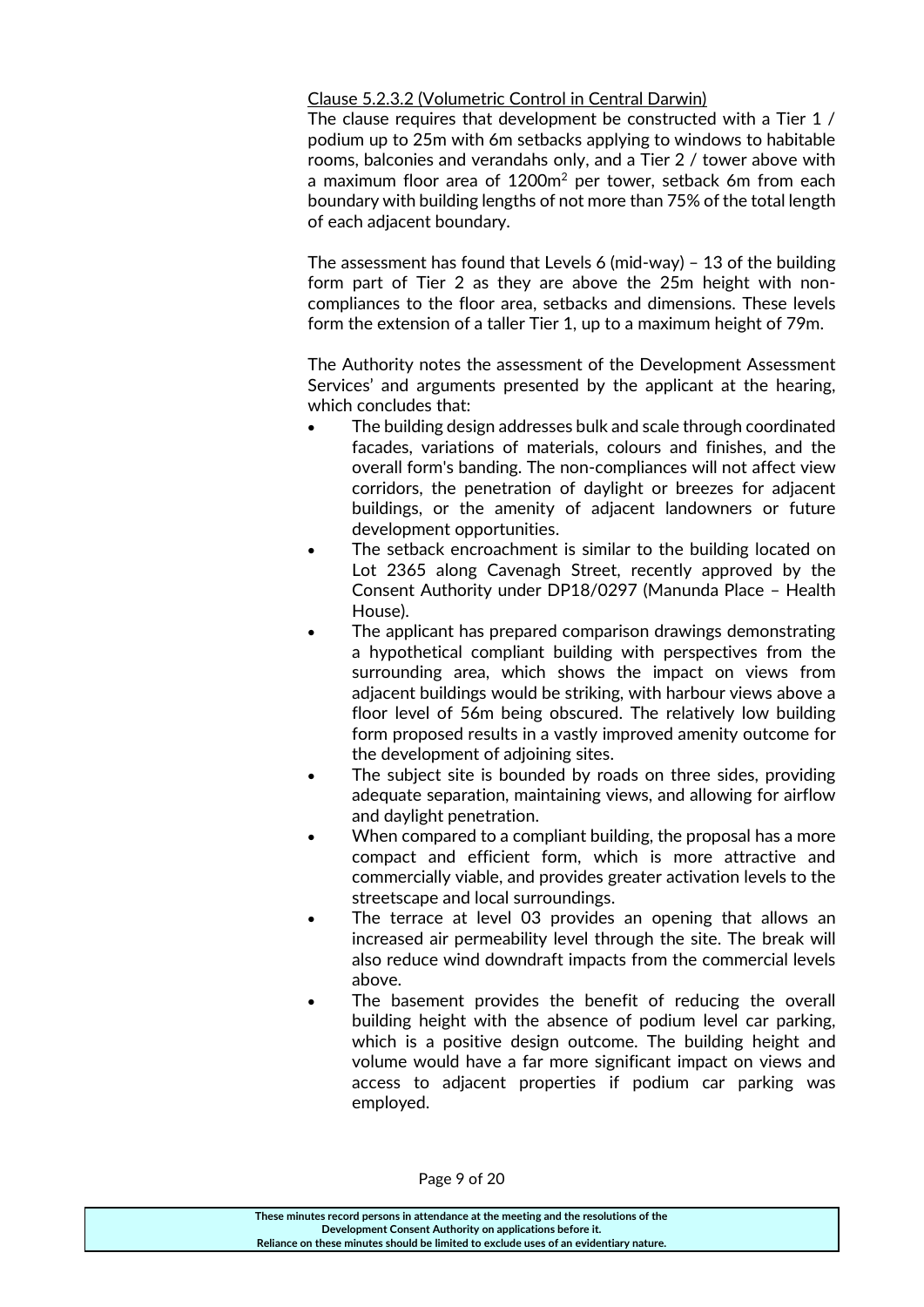The site is of strategic importance, and the design is a superior outcome to an alternative building that complies with the relevant volumetric and parking controls. The development would provide a high-density workforce in this location, and the ground-level activity will result in significant economic and convivial streetscape outcomes.

The purpose of this clause is to ensure the siting and mass of buildings within Central Darwin promotes:

- *(a)* a *built form that maximises the potential for view corridors to Darwin harbour;*
- *(b)* the *penetration of daylight and breeze circulation between buildings;*
- *(c) privacy for residents of adjoining properties; and*
- *(d) a built form that reasonably anticipates the future development of adjoining sites.*

The Authority notes that; in relation to part (a) the clause ensures that the siting and mass of buildings promote a built form that maximises the potential for view corridors to Darwin harbour, and having regard to part (d), it can be reasonably anticipated that other CBD lots can be developed in accordance with the volumetric controls, notwithstanding the views that may currently exist over undeveloped CBD lots. Therefore, the main opportunity for views is from the upper levels of buildings and along the road corridors.

In relation to part (b), being the siting and mass to ensure daylight and breeze penetration between buildings, the Authority notes that the non-compliances as they relate to three street frontages at levels 6 (mid-way) to 12 are not impacted as the widths of the road reserve and open terrace at Level 3 allow for adequate daylight and breeze penetration between buildings. The Authority further notes that the application demonstrates that a compliant building (with a similar net floor area) will have more impact on the airflow, and the benefits of a shorter building that does not interrupt breeze circulation at higher levels are considered a superior design outcome to a compliant proposal.

In relation to part (c), the Authority notes that the privacy is not impacted given the building has three street frontages which provide adequate separation to adjacent sites. The 5m separation from the northwest boundary offers adequate separation for any future development of the adjoining site at Lot 2378.

#### *The relevant Administration of the clause is:*

*The consent authority may consent to a development that is not in accordance with sub-clause 3 only if it is satisfied it is consistent with the purpose of this clause, and it is appropriate to the site having regard to such matters as its location, nature, scale and impact on surrounding amenity.*

The Authority is satisfied that, despite the variation, the siting and mass of the building do not impact on existing or future view corridors to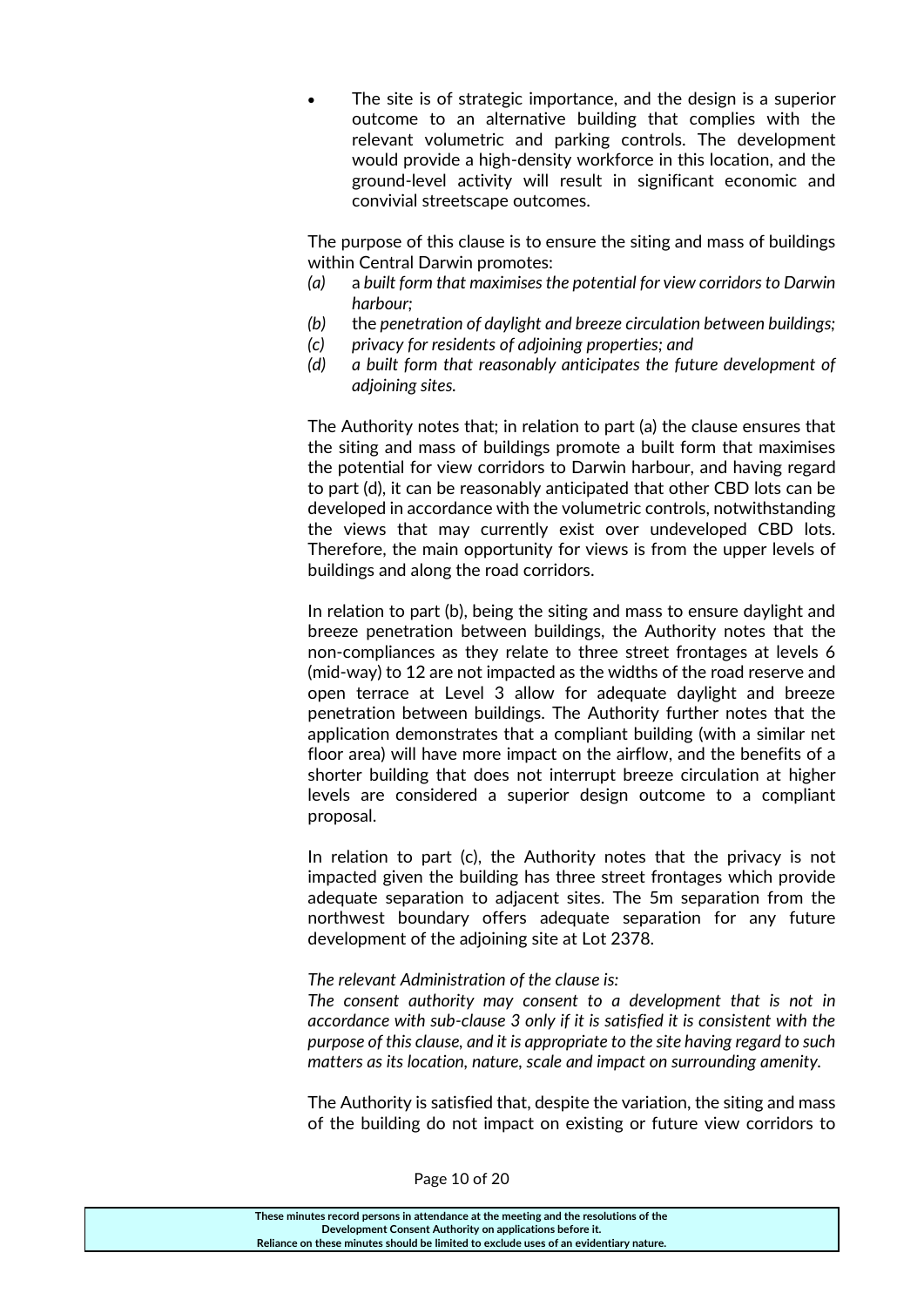Darwin harbour, the penetration of daylight and breeze circulation between buildings, nor the privacy for residents of adjoining properties, beyond that which a complying design would. The design of the building is appropriate to the site having regard to such matters as its location, nature, scale and impact on surrounding amenity. The Authority found that the design of the building is noted as innovative and responds to microclimates, minimise privacy, maximises passive surveillance and reduces the appearance of building mass compared to a compliant building (Zone Outcome 8 – Zone CB).

#### *Clause 5.2.3.3 (Urban Design Requirements in Central Darwin)*

The purpose of Clause 5.2.3.3 is to promote exemplary urban design in Central Darwin, provide a high amenity pedestrian environment, and contribute to interest and activity at the street level. The clause has a number of requirements, including providing active street frontages (75%), providing awnings, and limiting services at the street level. The building is assessed as responding to a number of requirements of this clause, including providing a covered pedestrian colonnade to the full length of Cavenagh Street plus an awning to Bennett Street and Litchfield Street frontages, which enables an area within the site which is attractive, safe and functional for pedestrians, in providing basement car parking, and in providing building entrances and clear glass windows to the Cavenagh and Bennett Street frontages. The built form of the building has a clearly articulated base (podium), middle (open terrace) and top (commercial tower above). The terrace level (at level 4) provides a break in the built form with a publically accessible large outdoor landscaped with perimeter planters and raised planters. The assessment has found that Cavenagh Street is 100% active (31.57m length of the 31.57m site boundary), Bennett Street is 89% active (53m length of the 60.75m site boundary) with the covered pedestrian colonnade and clear glass windows and Litchfield Street is 11% active (7m length of the 60.75m site boundary) with a covered pedestrian colonnade. Nonactive components at the street level include the following

- o To Bennett Street, a blank wall of stairs providing access to the terrace at podium level comprising a length of 7m.
- o To Litchfield Street, vehicle access to the basement car park in addition to the loading bay, part of the fire pump room and access, and part of the fire boosters and substation, comprising a length of 53m.

#### *The relevant Administration for clause 5 is:*

*The consent authority may consent to a development that is not in accordance with sub-clause 5 only if it is satisfied that compliance would be impractical.*

A variation to clause 5.2.3.3 to allow 11% active street frontage to Litchfield Street is granted by the Authority as full compliance would be impractical to achieve as all service areas, loading bay and access to the basement car park are provided on Litchfield Street frontage. The Authority notes that as Litchfield Street is of the lowest order hierarchy (laneway), the benefits of creating non-active areas along Litchfield

| These minutes record persons in attendance at the meeting and the resolutions of the  |
|---------------------------------------------------------------------------------------|
| Development Consent Authority on applications before it.                              |
| Reliance on these minutes should be limited to exclude uses of an evidentiary nature. |
|                                                                                       |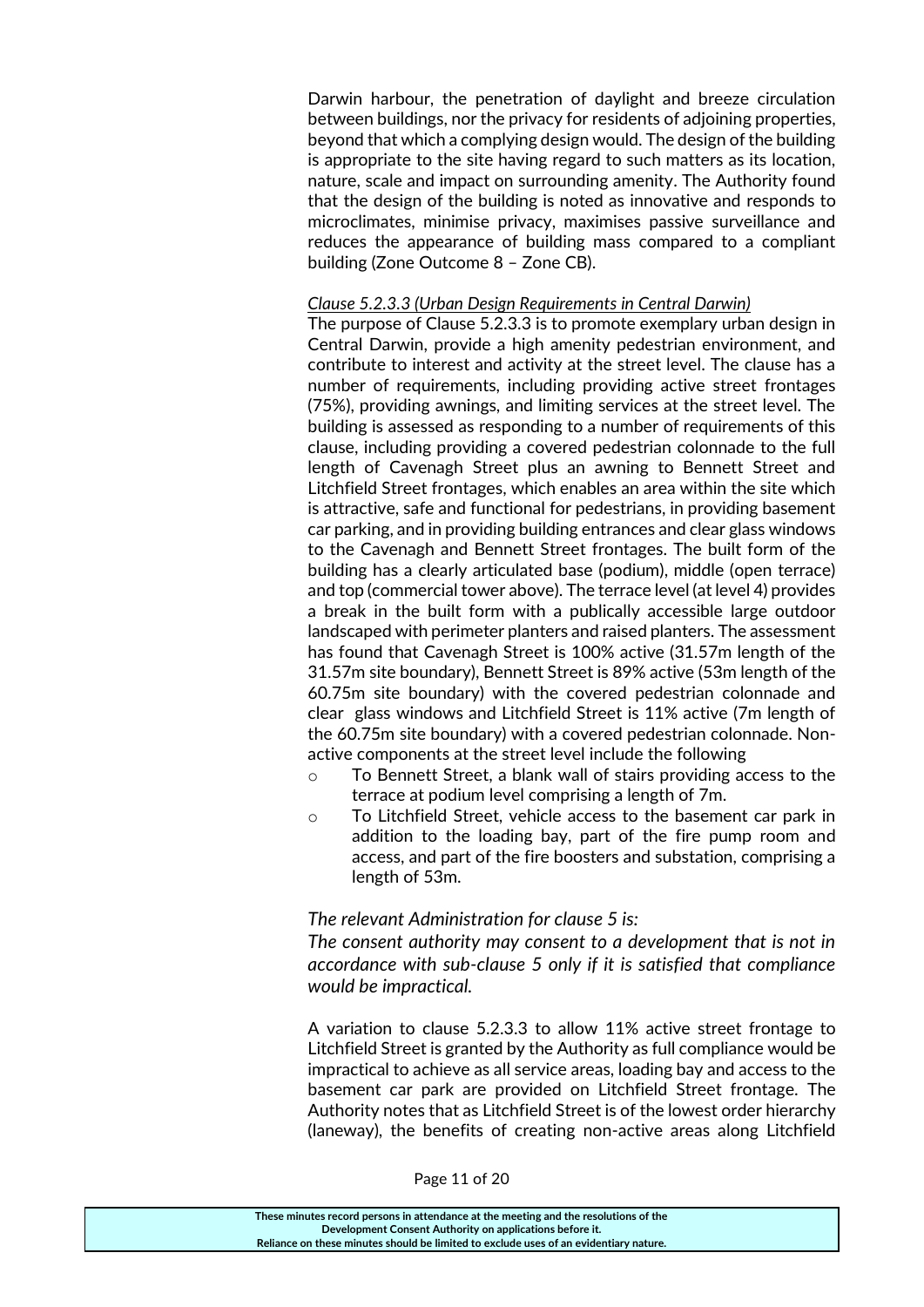Street frontage (by locating all service areas and access) is a good design outcome compared to creating non-active areas along Cavenagh and Bennett Street frontages, which require a high amenity pedestrian environment and have the potential to activate the city centre. The further notes that Litchfield Street is not depicted as an 'Activated Commercial Frontage' within the Central Darwin Area Plan.

#### *Clause 5.2.4 Vehicle Parking*

#### *5.2.4.1 Parking Requirements*

*The purpose of the clause is to ensure that sufficient off-street car parking, constructed to a standard and conveniently located, is provided to service the proposed use of a site.* 

The Authority notes the assessment of DAS, which found that 252.70 (~253) parking spaces are assessed as required, and 79 are provided in the development within three basement levels. The applicant seeks to reduce 174 parking spaces under Clause 5.2.4.3 (Reduction in Parking Requirements within Zone CB in Darwin) of the NTPS 2020.

#### *Clause 5.2.4.3 (Reduction in Parking Requirements within Zone CB in Darwin)*

The purpose of the clause is to provide for a use or development with fewer spaces than required by Clause 5.2.4.1 within Zone CB in Darwin.

Sub-clause 1 provides the Authority with a discretion to determine that fewer car parking spaces are required for a development than those otherwise prescribed by the Scheme. The table to the Clause provides a variety of considerations and associated percentages which may be taken into account by the Authority in determining whether to reduce the parking requirement. Four different categories in that table may be applicable in this case. Sub-clause 2 provides two further categories of considerations for the Authority in exercising its discretion, namely, allowing for a reduction of one car parking space for every 3 motorcycle parking spaces (to a maximum of one motorcycle parking space for every 25 (or more) and a further reduction of one car parking space for every 10 excess bicycle parking spaces up to 2% of the number of car parking spaces.

Having regard to sub-clause 1, the Authority notes that DAS's assessment concludes that a 65% (164.4~165 spaces) reduction under categories 1(a), 2(b), 3(b) and 4(a) of table to Clause 5.2.4.3 can be applied due to the following (reduction applied under each category):

- Category 1(a) The proposal is within 200m walking distance of the Darwin Bus Interchange (15% reduction).
- Category 2(b) The site is within 200m walking distance of the publicly accessible Nicholas Place car park (10% reduction).
- Category 3(b) The proposed vertical landscape elements provided in the development equate to approximately 1015m2 (53% approx.) of the site area (20% reduction); and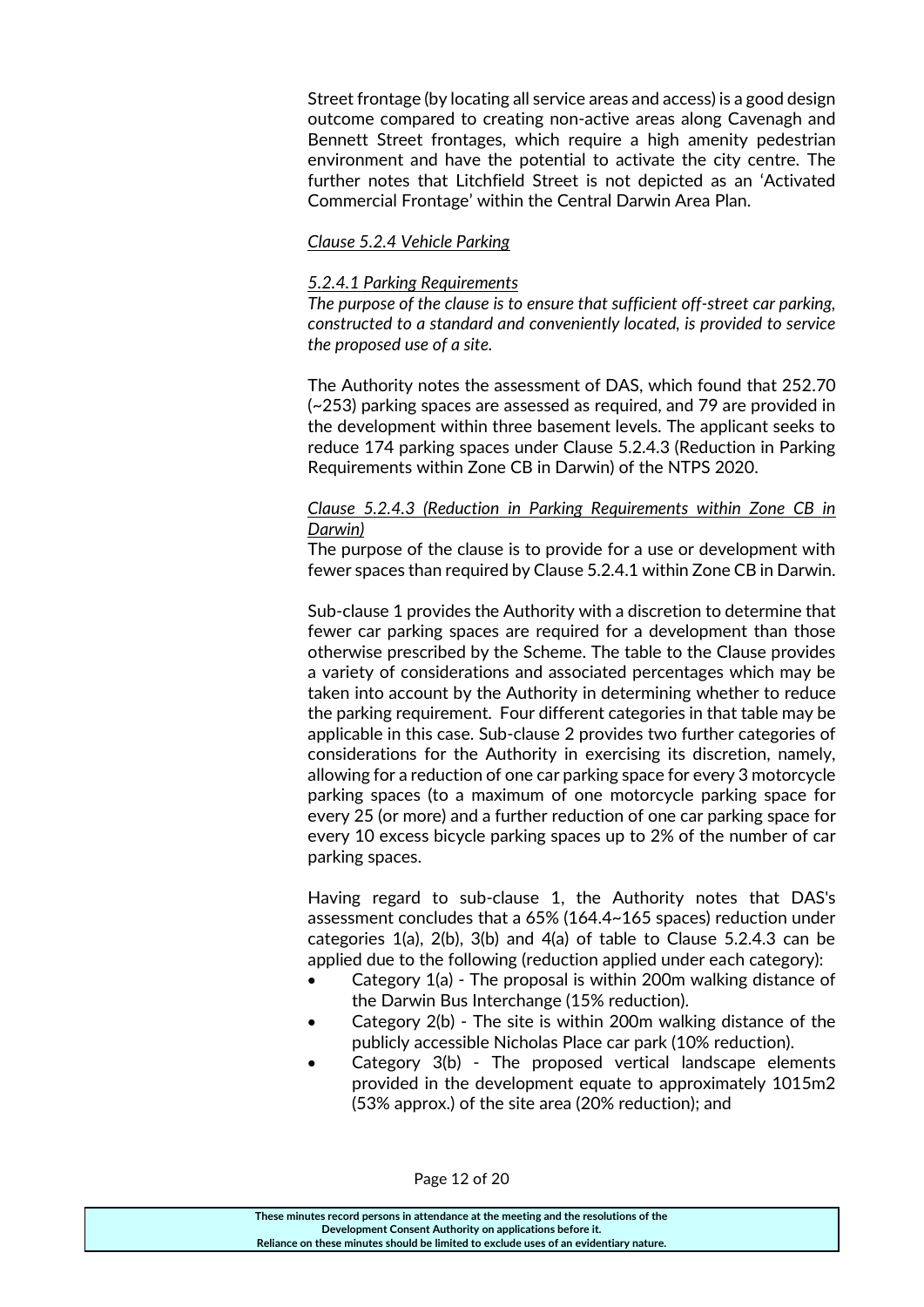Category 4(a) - All parking provided in the development is in the basement (20% reduction).

Having regard to sub-clause 2, the Authority noted DAS's assessment concludes that 16 motorbike parking spaces and 10 excess bicycle parking spaces are provided in the development, which equates to four (4) parking spaces.

After considering the reductions sought under sub-clauses 1 and 2, DAS calculates the total parking car parking requirement for the development is 88 spaces.

DAS concludes that the development provides 79 parking spaces (within three basement levels), and considering the motorbike/bicycle parking spaces which equates to four (4) parking spaces, the development has a **shortfall of 5 spaces**.

The Authority notes that the Applicant sought to increase the amount of reduction for vertical landscaping to 25%, arguing that the provision of the integrated landscaping at ground level, within the public Terrace at Level 1 and the vertical landscaping proposed results in a public benefit that equates to the equivalent of providing 75% vertical landscaping, warranting the application of a 25% car parking reduction under category 3(a) of Table to clause 5.2.4.3. The Applicant abandoned that proposition at the hearing, advising that it accepted the DAS calculation of a 5 carpark shortfall and further indicated that it was prepared to make monetary payment to the City of Darwin for the five spaces.

At the hearing, Mr Stewart Hockey (applicant) and Mr Nick Sissons (Project Architects) gave an overview of the background of the proposed development and its architectural and landscaping design features. Mr Hockey and Mr Sisson argued that the publically accessible landscaped area provides a break in the building form, creates visual interest and improves the amenity for occupants by reducing heat load and creating shaded living spaces. Mr Sissons stressed that the terrace level also acts as a feature of the development, providing shade and softening and articulating the built form. This connects the higher levels of the building to the ground and surrounding setting.

The Authority at the hearing questioned the applicant on whether the basement Level 3 can be expanded to provide additional parking spaces to accommodate the shortfall; Mr Sissons explained that it is not possible to expand the basement Level 3 due to the geotechnical constraints. Mr Sissons stressed that the basement proposed has reached its logical capacity and further expansion is technically not feasible.

The Authority acknowledges that the proposed building provides a high level of pedestrian amenity through its high architectural quality, awnings and large open terrace at level 3, which will be accessible by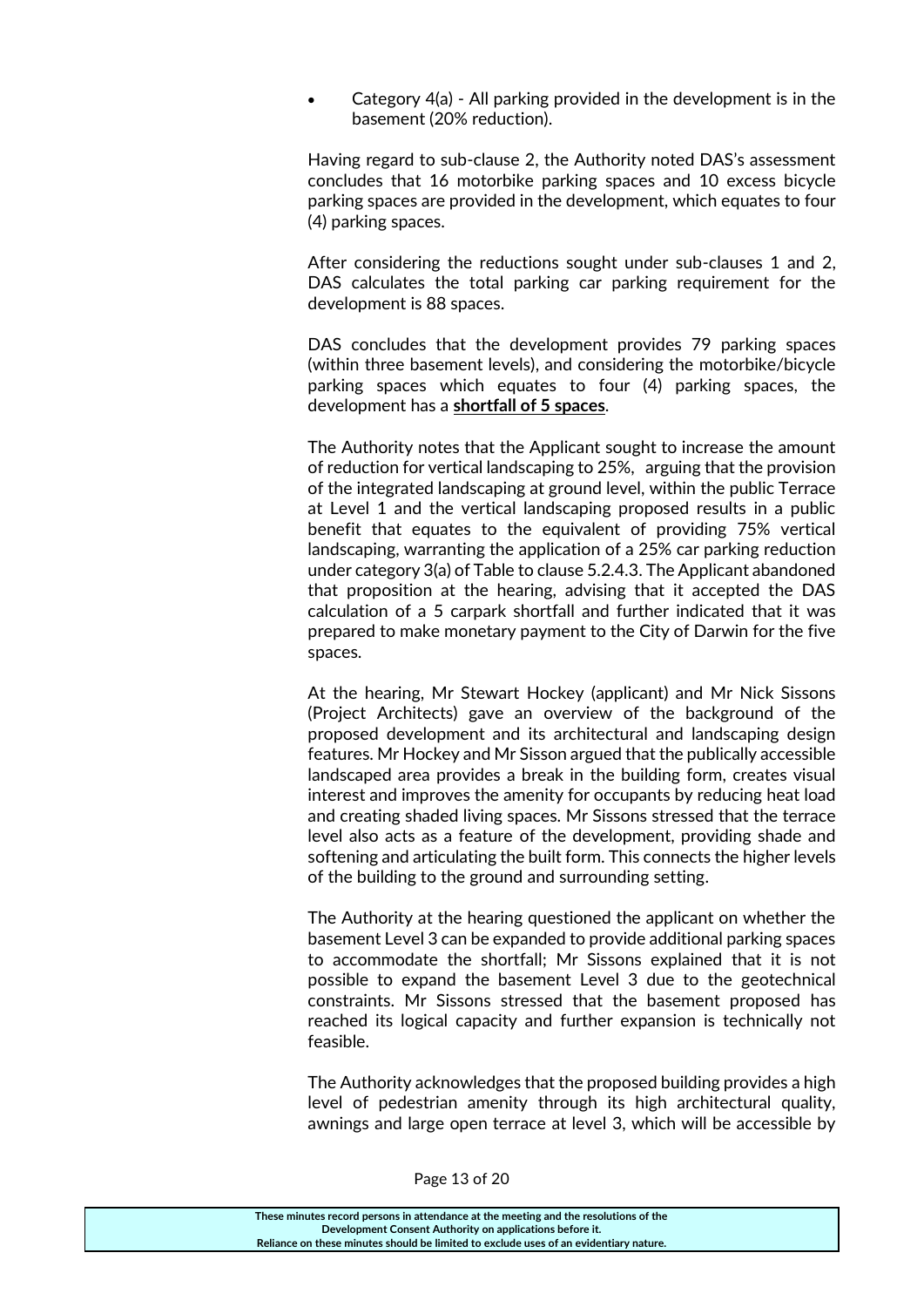the public at all times. The Authority noted however that the NTPS 2020, under sub-clause 3(a) of Clause 5.2.4.3, considers the vertical landscaping as green walls, living walls or vertical gardens) that is fully vegetated, well integrated with the overall building design and publicly visible on the external building façade(s). As terrace level landscaping will not be visible from the street frontage, the Authority was unanimous in determining that a 25% reduction under category 3(a) cannot be applied to the development. The Authority determined to include a condition for a monetary payment to the City of Darwin for 5 spaces shortfall under section 70(6) of the *Planning Act 1999*.

In response to the question raised by the Authority regarding the reduction sought under Clause 5.2.4.3 (Reduction in Parking Requirements within Zone CB in Darwin), the Authority was addressed at length by Mr Hocking, Mr Sissons and Michael Grassi from Podia (referred to from hereon in collectively as the 'applicant'). The applicant stressed that the development proposes to utilise the reduction under Clause 5.2.4.3 by incorporating landscaping into the building design, locating all parking in the basement, thus providing an opportunity to include active uses and frontage towards the street, and proximity to the Litchfield Street Car Park. Mr Grassi stressed that the current parking demand for the site could be met by the car parking provided in the development and Litchfield Street Car Park, which is currently underutilised. Mr Grassi confirmed to the Authority that further access to the Litchfield Street car park can be provided to the development users as required.

The Planning Scheme in Clause 1.10 considers the exercise of discretion by the Authority and provides in subclause (5), where a proposed use or development is not in accordance with a requirement set out in Parts 3, 5 or 6, the Authority must be satisfied that the variation is appropriate having regard to the purpose and administration clauses of the requirement and the considerations listed under Clause 1.10(3) or 1.10(4). That sub-clause is not applicable in this case as the authority is not considering a variation to a requirement but the nature of the requirement itself. An exercise of the Authority's discretion under Clause 5.2.4.3 has the effect of setting a new requirement for car parking for the particular development application rather than varying the requirement. However the Authority notes the considerations listed in subclause (5). It further notes that Section 51(1) on the P*lanning Act 1999* sets out the matters that the Authority must take into account in considering a development application and those are the matters that should inform the exercise of discretion by the Authority. They include, inter alia, any relevant planning scheme, public submissions, amenity and any other matters the Authority thinks fit.

The Authority has taken all comments into account and carefully considered the material provided with the application. The Authority noted that the reduction of car parking requirements under Clause 5.2.4.3 is at its discretion. It acknowledges the various calculations made by DAS and the Applicant in relation to the percentage reductions

| These minutes record persons in attendance at the meeting and the resolutions of the  |
|---------------------------------------------------------------------------------------|
| Development Consent Authority on applications before it.                              |
| Reliance on these minutes should be limited to exclude uses of an evidentiary nature. |
|                                                                                       |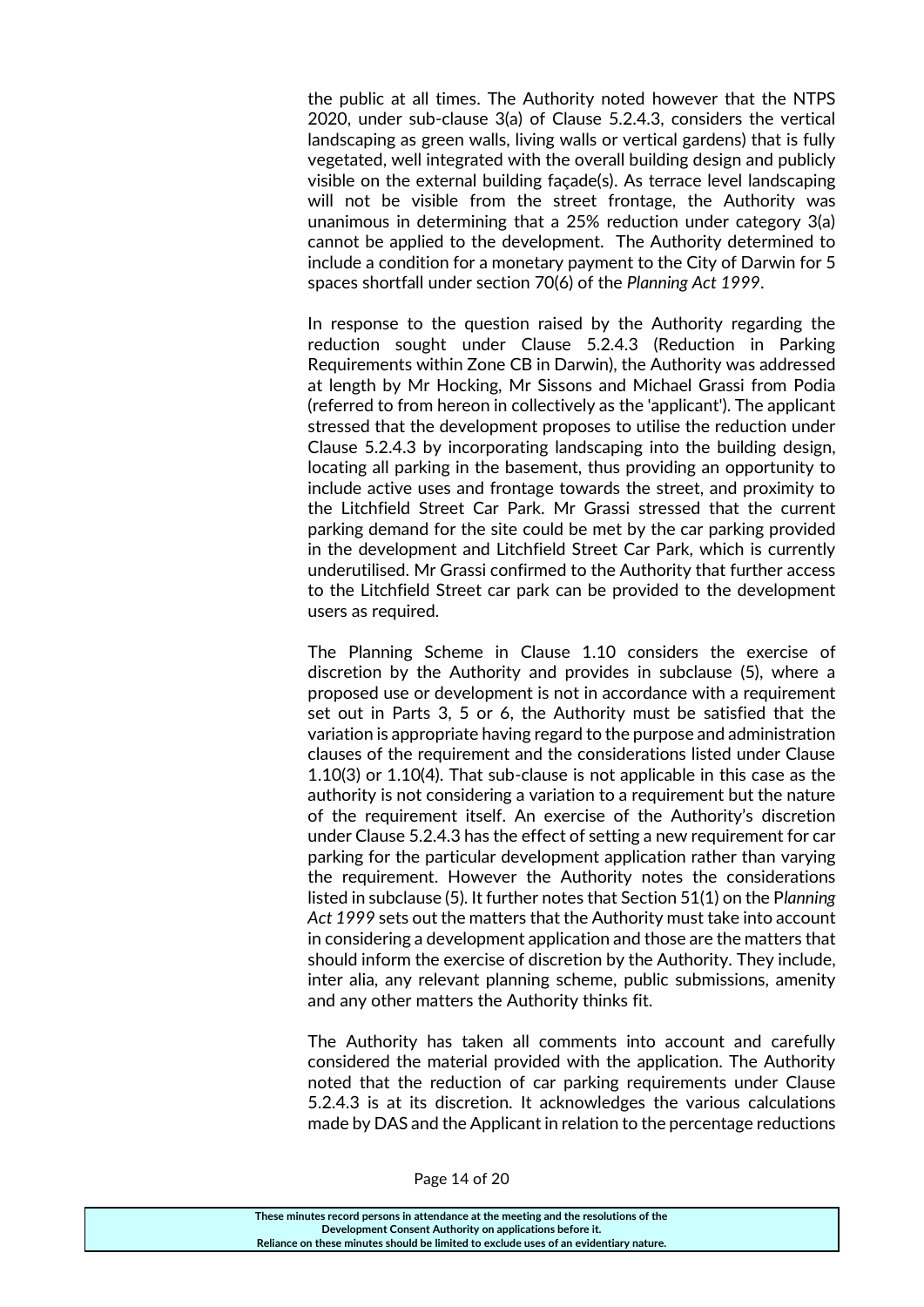under the clause and while it supports a reduction in the car parking requirements it is not satisfied with the amount of reduction sought. In this case, having had regard to the various matters listed in Section 51(1), and the primary requirement in Clause 5.2.4.1 to ensure that sufficient off-street car parking, constructed to a standard and conveniently located, is provided to service the proposed use of a site, the Authority has determined that the amount of the reduction should be varied by an additional 25 spaces to the amount of 88 spaces assessed by DAS, so that the total parking car parking requirement for the development is 113 spaces. Of those spaces, 79 parking spaces are provided within three basement levels, the motorbike/bicycle parking spaces equates to four (4) parking spaces, and 25 spaces are to be provided in the Litchfield Street Car Park totalling 108 spaces. The shortfall is to be provided by way of a monetary payment to the City of Darwin for **5 car parking spaces**.

In reaching its determination with respect to the car parking reduction, the Authority has taken into account amenity issues including the nature of the site and the interface with Litchfield Street in particular, the concerns of the public submitter and the loss of 3 on-street publically available car parks. It also notes in respect of the 10% reduction under Category 2(b) of Clause 5.2.4.3, that it has its reservations about the availability of parking at Nicolas Place. Given the applicant indicated that further access to the Litchfield Street car park can be provided as required, the Authority determines to offset the 10% reduction sought under Category 2(b) and provide 25 car parking bays within Litchfield Street Car Park. Mr Grassi, on behalf of the Applicant, agreed to provide additional car parking to the development users as required.

The Authority notes that Clause 5.2.4.3, while providing a table with various possible reductions and suggested percentages, is silent as to its application, apart from providing that only one reduction per category is permitted. The Applicant and DAS have chosen to apply the percentage reduction in each category to the whole parking requirement. It equally could be assessed so that, once a percentage reduction under a category is applied, the parking requirement is thereby reduced and the percentage reduction applied under the next category is calculated on the parking requirement so reduced. Such a method is presumably within the DCA's discretion, particularly in a case such as this where multiple categories for reduction are being relied upon, and would result in a substantially smaller reduction overall.

The Authority also notes that, in exercising its discretion, it is always open to it under Clause 1.10.6 to impose a condition requiring a higher standard of development than is set out in a requirement of Parts 3, 5 or 6.

#### *Clause 5.2.5 Loading Bays*

*The purpose of this clause is to provide for the loading and unloading of vehicles associated with the use of the land. The clause provides:*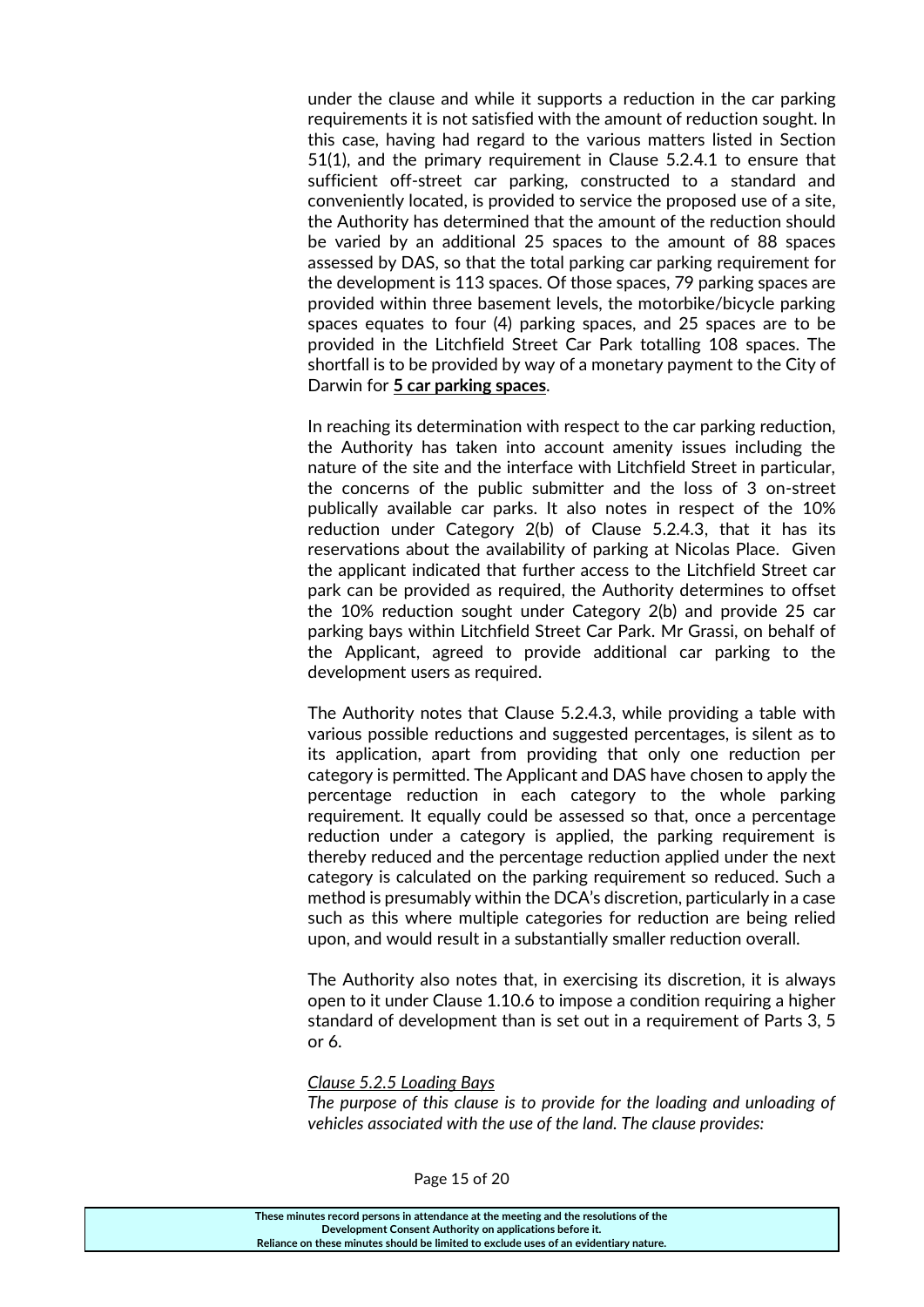The net floor area of the development is  $12125m^2$  and requires 6 loading bays. The development proposes a loading dock of 4.7m x 9m which is an equivalent area to 1 loading bay, with a clearance of 4.5m.

#### *Administration*

*The consent authority may consent to a use or development that is not in accordance with sub-clauses 2 and 3 only if it is satisfied it is consistent with the purpose of this clause and the zone purpose and outcomes, and that the non-compliance will not result in adverse impacts on the local road network nor the number or availability of car parking spaces.*

A variation to provide one loading bay is considered appropriate due to the following:

- The loading requirements of Clause 5.2.5 may not consider an office development of this size.
- The deliveries are expected to be of a scale more appropriate to van type deliveries than those requiring the dimensions given by this clause. It is noted that the loading dock size is adequate to accommodate two van deliveries at a time.
- If the same net floor area were proposed as another use as listed in sub-clause (a), then one loading bay would be required for a single occupation of a net floor area of  $10000m^2$  or less.
- The design of the loading area is currently recommended to be addressed in relation to the urban design requirements of Clause 5.2.3.3.
- The provision of one loading bay is considered acceptable given the predominant use of the building as offices and as the expected delivery needs for offices are lower than other retail uses.

The Authority was mindful of the character of Litchfield Street, which is highly relied upon by surrounding uses for loading and unloading activities. The Authority questioned the applicant on the possibility of expanding the loading dock area to accommodate an additional delivery truck. The applicant agreed that minor design changes could be made to the building to reconfigure and expand the loading area and was amenable to including a condition to this effect. Condition Precedent 1 is included to reflect this requirement.

#### *Clause 5.4.7 Communal Open Space*

This clause applies only to two dwellings-group proposed at level 13 of the building.

#### *Purpose*

*Ensure that suitable areas for communal open space are provided for dwellings-group, dwellings-multiple, residential care facilities and rooming accommodation.*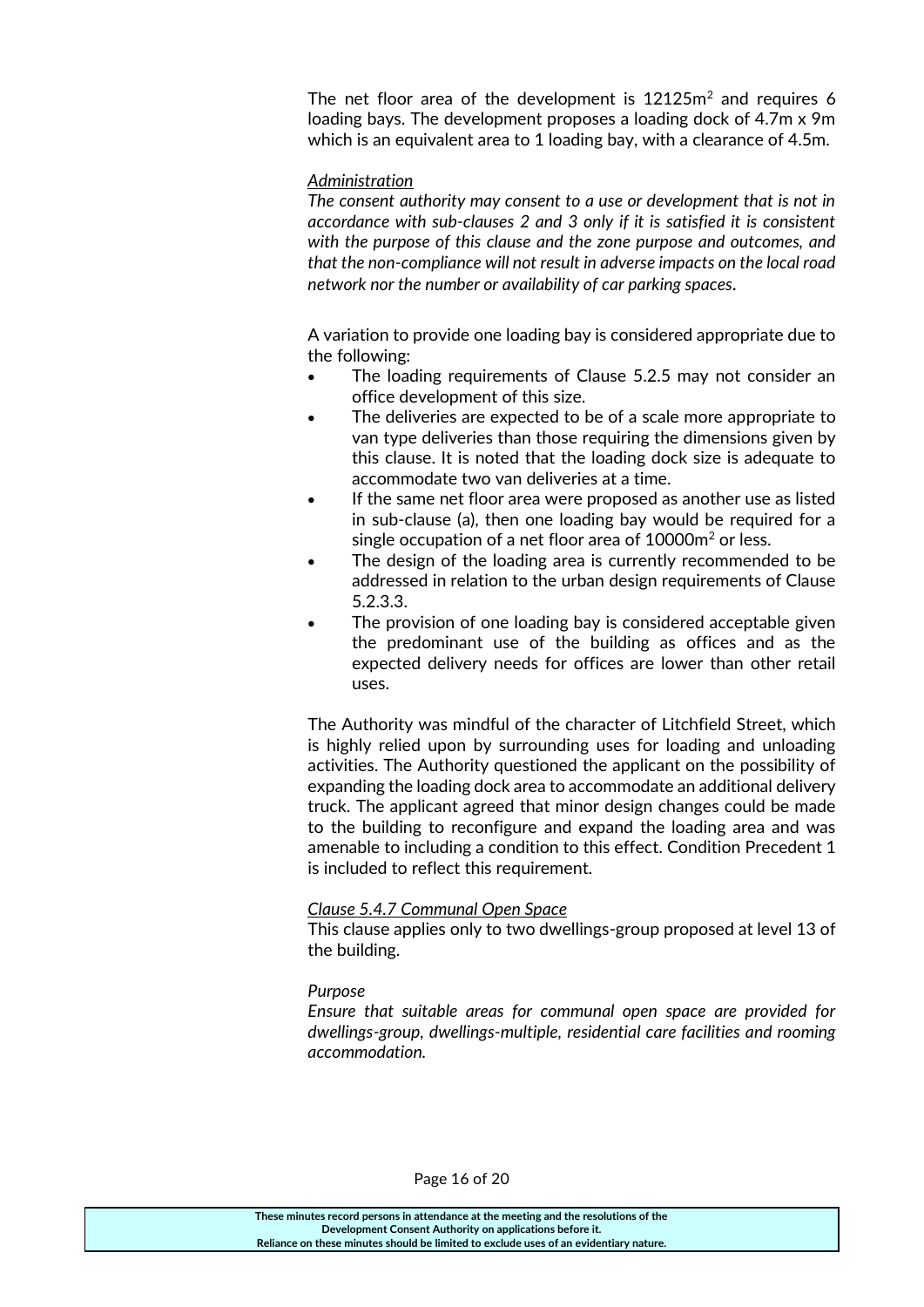*Administration*

- *1. This clause does not apply to dwelling-group or dwelling-multiple where each dwelling has direct and independent access to private open space at ground level.*
- *2. The consent authority may consent to a dwelling-multiple comprising serviced apartments in Zone TC that is not in accordance with subclause 3 only if it is satisfied it is consistent with the purpose of this clause and that the private open space associated with each dwelling provides appropriate opportunities for outdoor activities.*

*The clause requires minimum of 15% of the site, being not less than 6m wide at any point, is to be communal open space.*

The proposal does not provide any communal open space. The administration subsection of this clause does not provide guidance on how this clause can be varied by the consent authority.

*Pursuant to Clause 1.10 (5), the consent authority may consent to a proposed use or development that is not in accordance with a requirement set out in Parts 3, 5 or 6 only if it is satisfied that the variation is appropriate having regard to:* 

*(a) the purpose and administration clauses of the requirement; and* 

*(b) the considerations listed under Clause 1.10(3) or 1.10(4).*

The Authority notes the DAS's assessment concludes the following:

- There are only two proposed dwellings on site. Therefore, the overall dwelling density of the site is not considered to necessitate the requirement of communal open space.
- The private open space provided for each dwelling exceeds the minimum 12m<sup>2</sup> requirement under the NTPS 2020. *[The proposal provides 24m<sup>2</sup> of private open space to the one-bedroom dwelling and 65m<sup>2</sup> of private open space to the three-bedroom dwelling*]
- The private open space provided to the dwellings includes built in planter boxes (not included as part of the area calculation) that allow landscaping opportunities above what would traditionally be afforded on a residential balcony in the city centre.
- The site is within 120m walking distance of Civic Park and within 200m walking distance of the State Square Precinct.
- The primary use of the site is as an office. The food premises and dwellings-group are secondary to the primary use.

The Authority, having regard to the Purpose and Administration of the clause is satisfied to grant a variation to the clause since each dwelling is expected to have a suitable area to provide for communal activities.

3. Pursuant to Section 51(1)(e) of the *Planning Act 1999*, the consent authority must take into account any submissions made under section 49, and any evidence or information received under section 50, in relation to the development application.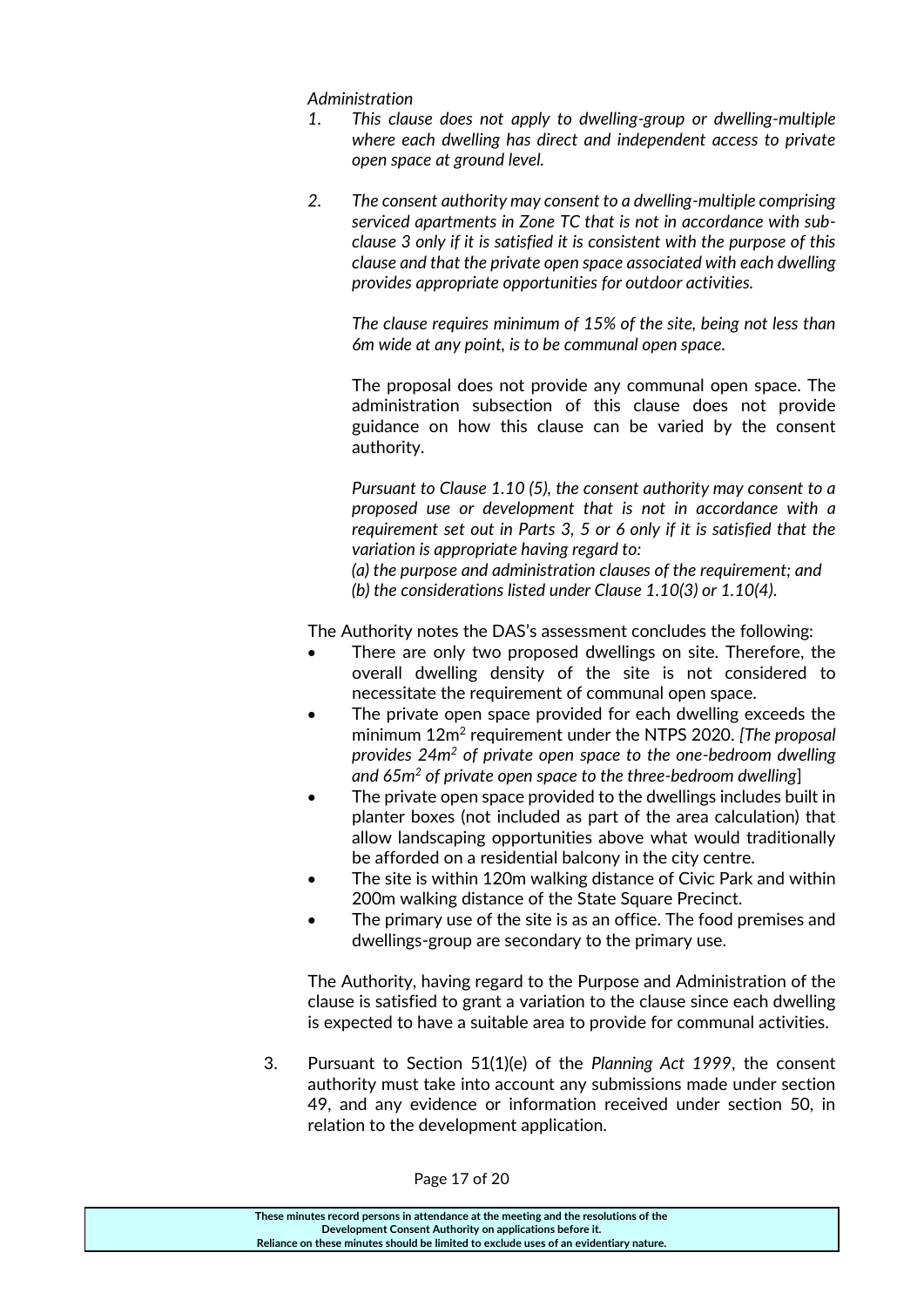One public submission was received during the exhibition period under Section 49 of the *Planning Act 1999* with respect to the proposal. The submission was lodged by Cunnington Rosse Town Planning and Consulting on behalf of the Salsa Holdings Pty Ltd, operator of the Cavenagh Hotel and bottle shop, located at lots 2375 and 2376 Town of Darwin (16 and 12 Cavenagh Street.

The submission does not object to the proposed development; however, it submits that the loading and unloading of hotel and bottle shop are primarily undertaken from kerbside loading bays along Litchfield Street, and any disruption to the traffic on Lichfield Street during construction will significantly impact its operation. The submitter further submits that the construction traffic management must ensure no interruption to vehicles travelling along Litchfield Street to Cavenagh Street. The submitter also raises the potential issue of reverse amenity impacts on the development from the operations on the Cav hotel.

The Authority considers that the reverse amenity issues raised by the submitter can be considered in the context of Central Business zoning and inter-land use interface. The Authority notes that Zone CB is a flexible zone intended to provide diverse activities. The site falls within Focus Area A1 – City Centre Core in the Central Darwin Area Plan (CDAP). This Focus Area encourages explicitly mixed-use development (similar in nature), increased active frontages and pedestrian connections to enhance the overall vibrancy of the CBD. While the potential issue of reverse amenity raised by the applicant is acknowledged, the design of the building sufficiently mitigates conflicts and any concerns regarding loss of amenity. The Authority further notes that it is reasonable to consider that the pub-based business activities would primarily occur in the evening, outside of the office hours of operation. During the day, when the office and The Cav are concurrently in operation, the pub would generally be comparable to any other restaurant or café.

Regarding construction traffic, The City of Darwin has requested a condition on any permit requiring an environmental and construction management plan that will address traffic management during construction. This is included as Condition Precedent 06 on the permit.

4. Pursuant to section 51(1)(j) of the *Planning Act 1999*, the consent authority must take into consideration the capability of the land to which the proposed development relates to support the proposed development and the effect of the development on the land and on other land, the physical characteristics of which may be affected by the development. and Pursuant to Section 51(1)(m) of the *Planning Act 1999*, the consent authority must consider the public utilities or infrastructure provided in the area in which the land is situated, the requirement for public facilities and services to be connected to the land and the requirement, if any, for those facilities, infrastructure or land to be provided by the developer for that purpose.

Page 18 of 20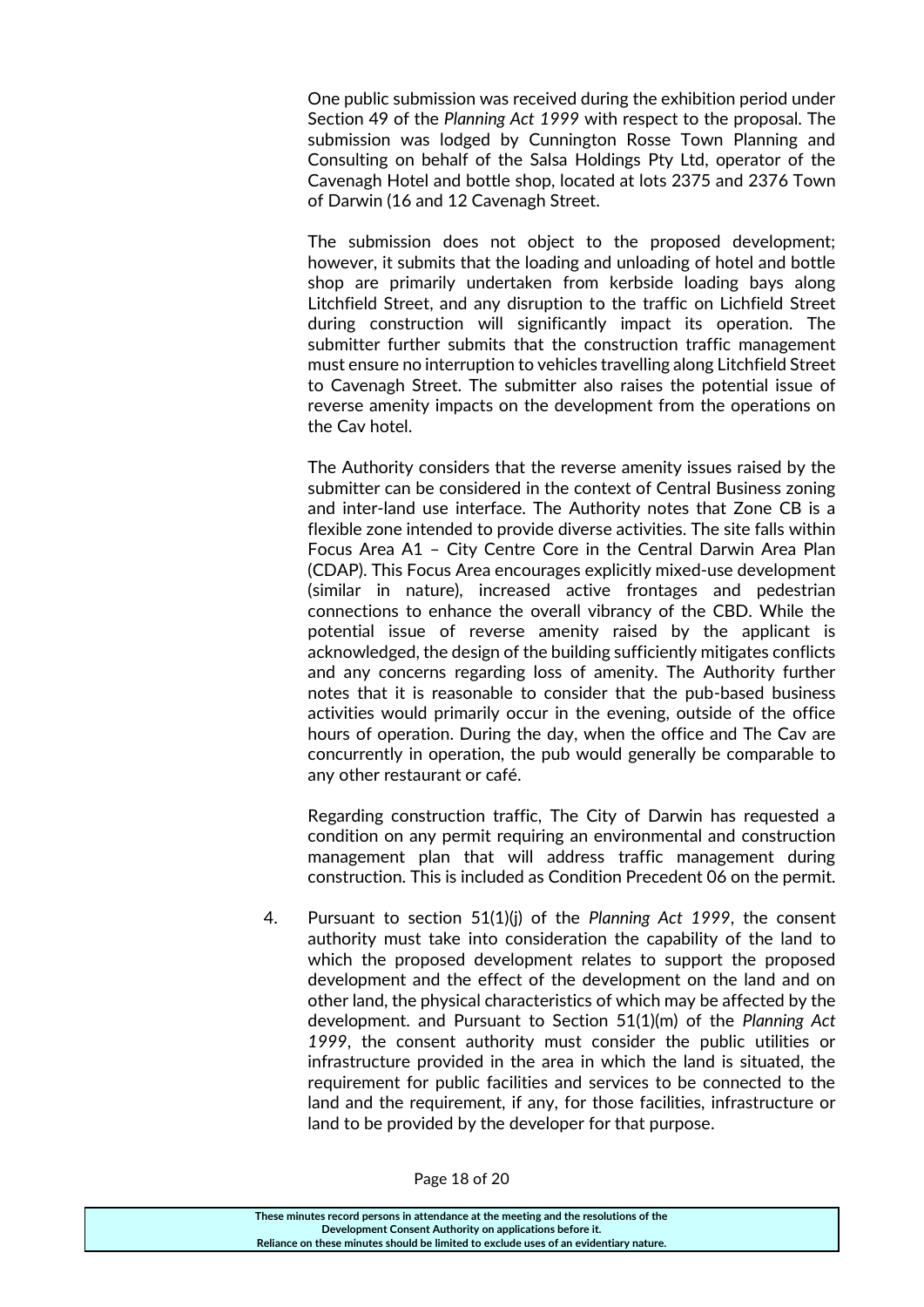The overall height and scale of the development are largely consistent with that anticipated in the Darwin CBD with respect to the land's capability and the effect on surrounding properties. Comments from the City of Darwin, Power and Water Corporation, Department of Defence and Darwin International Airport have been sought in relation to the capability of the land, including the proposed access arrangements, easements, and building heights.

The applicant at the hearing requested the Authority to remove the Condition Precedent 1 to provide amended plans showing door openings internal to the site boundary or otherwise the written consent from the City of Darwin for doors that open into the road reserve as the City of Darwin in its further submission has not raised any such requirement. Ms Cindy Robson from the City of Darwin confirmed to the Authority that recommended Condition Precedent is not required as considerable discussion on this requirement has taken place between the applicant and the City of Darwin. The recommended condition precedent is removed accordingly from the permit.

The Authority notes that the City of Darwin's further submission states that most matters raised in its first submission have been resolved, with other issues to be addressed through conditions of consent. These matters include submitting a stormwater management plan, traffic impact assessment report, an environmental and construction management plan, a dilapidation report, a waste management plan, and approval for awnings and crossover. All requirements are addressed through recommended conditions and notes on the permit.

The Authority further notes that the City of Darwin requests a monetary contribution to remove three on-street car parks on Litchfield Street to provide access to the basement car park and loading dock. As the removal of on-street car parks is outside the site boundary and has no relation to the on-site parking shortfall, a condition to provide a monetary contribution to the Council under S70(5) of the *Planning Act 1999* is not warranted. The requirement is addressed through a note on any permit issued.

All requirements of other service authorities are addressed through recommended conditions and notes on the permit.

5. Pursuant to section 51(1)(n) of the *Planning Act 1999*, the consent authority must take into consideration the potential impact on the existing and future amenity of the area in which the land is situated.

An assessment against community safety through environmental design has been undertaken as part of the technical assessment, and generally, the design employs principles of crime prevention through environmental design, including through activation of Cavenagh and Bennett Streets through commercial tenancies and glazing, with no areas of entrapment identified. The design includes glazing at upper levels, and the glass awning to the street allows for the continuation of views to the footpath below. The provision of the Terrace landscaping,